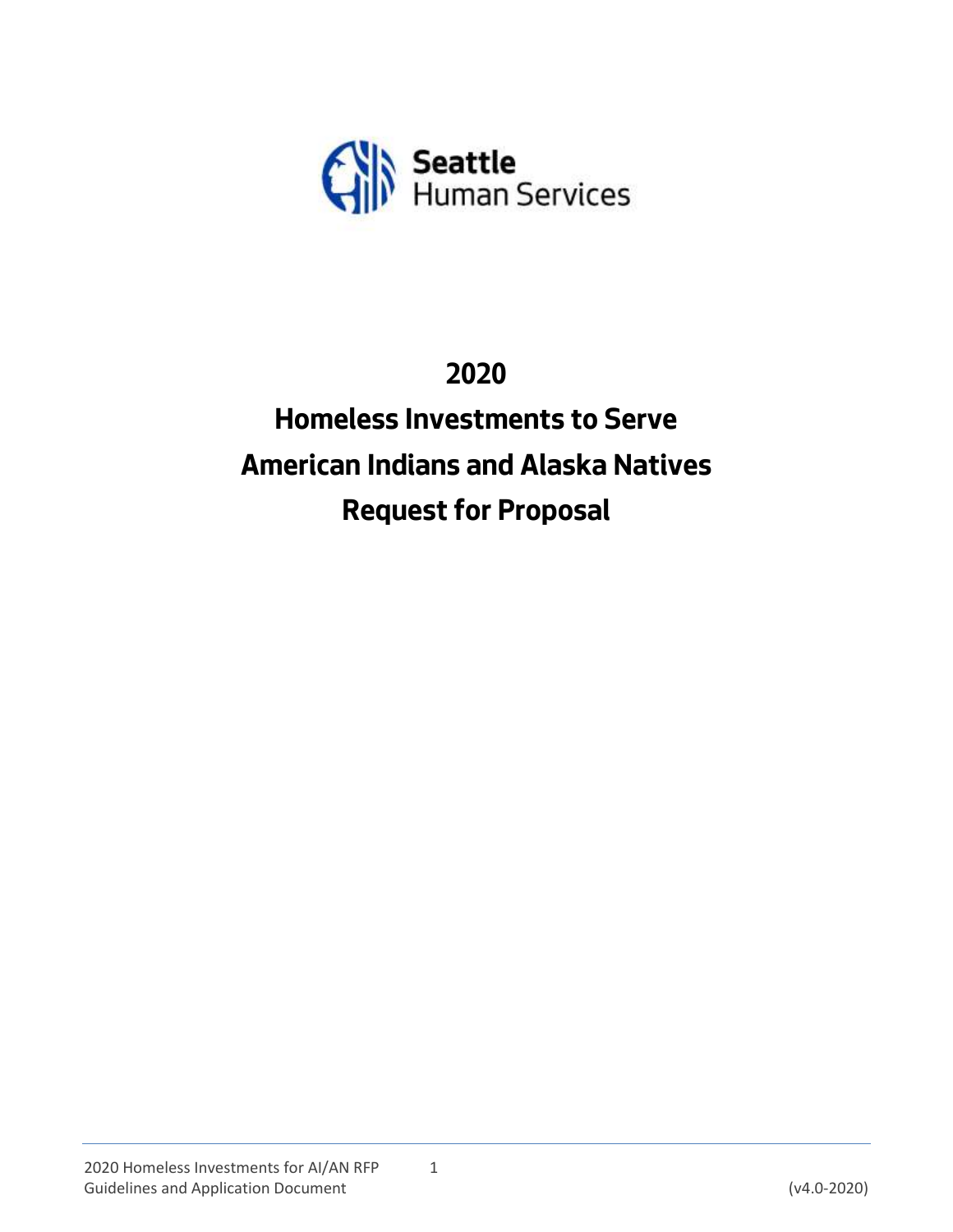### **TABLE OF CONTENTS**

| <b>GUIDELINES</b> | <b>PAGE NUMBER</b>                                                                                                                   |   |
|-------------------|--------------------------------------------------------------------------------------------------------------------------------------|---|
|                   | Introduction                                                                                                                         | 3 |
| II.               | Timeline                                                                                                                             | 4 |
| III.              | HSD's Results-Based Accountability Framework & Theory of Change                                                                      | 4 |
| IV.               | <b>Investment Area Background &amp; Program Requirements</b>                                                                         | 6 |
|                   | Overview of Investment Area<br>А.                                                                                                    |   |
|                   | B. Service/Program Model                                                                                                             |   |
|                   | C. Criteria for Eligible Clients                                                                                                     |   |
|                   | D. Priority Population and Focus Population                                                                                          |   |
|                   | <b>Expected Service Components</b><br>Е.                                                                                             |   |
|                   | <b>Expected Performance Commitments</b><br>F.                                                                                        |   |
|                   | Description of Key Staff and Staffing Level<br>G.                                                                                    |   |
|                   | H. Homeless Investments to Serve American Indians and Alaska Natives RFP<br>specific eligibility, data, and contracting requirements |   |

| <b>APPLICATION (Instructions and Materials)</b> | <b>PAGE NUMBER</b>                             |    |  |  |
|-------------------------------------------------|------------------------------------------------|----|--|--|
|                                                 | Submission Instructions & Deadline             | 9  |  |  |
| II.                                             | <b>Format Instructions</b>                     | 10 |  |  |
| III.                                            | Proposal Narrative & Rating Criteria           | 10 |  |  |
|                                                 | A. Program Design Description                  |    |  |  |
|                                                 | B. Capacity and Experience                     |    |  |  |
|                                                 | Partnerships and Collaboration                 |    |  |  |
|                                                 | D. Cultural Competency                         |    |  |  |
|                                                 | <b>Budget and Leveraging</b><br>Е.             |    |  |  |
| IV.                                             | <b>Completed Application Requirements</b>      | 13 |  |  |
| V.                                              | List of Attachments & Related Materials        | 14 |  |  |
|                                                 | Attachment 1: Application Checklist            |    |  |  |
|                                                 | Attachment 2: Application Cover Sheet          |    |  |  |
|                                                 | Attachment 3: Proposed Program Budget          |    |  |  |
|                                                 | Attachment 4: Proposed Personnel Detail Budget |    |  |  |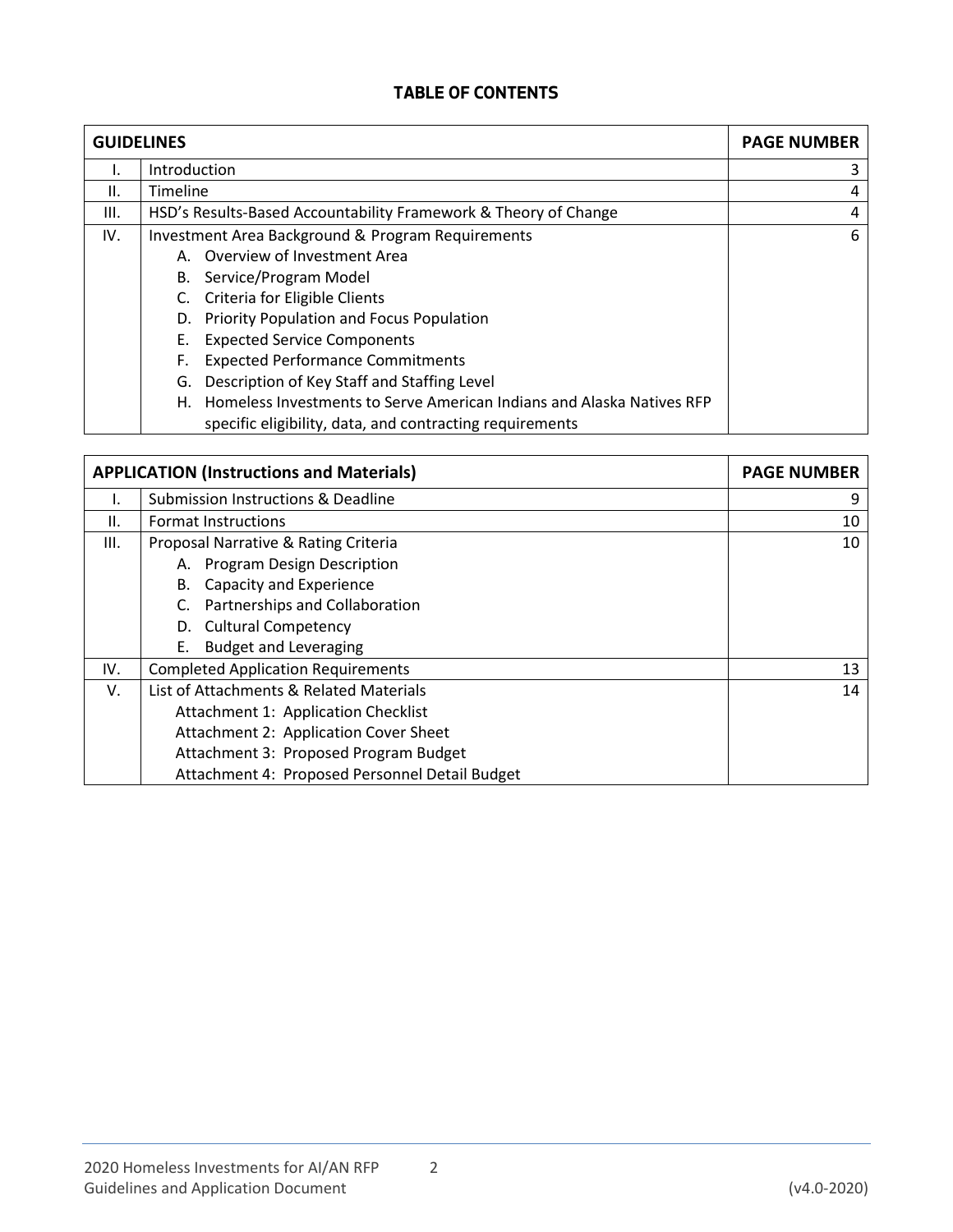

## **2020**

## **Homeless Investments to Serve American Indians and Alaska Natives Request for Proposal**

## **GUIDELINES**

**I. Introduction**

The Homeless Strategy & Investment Division of the City of Seattle Human Services Department (HSD) is seeking applications from agencies interested in providing homeless services for American Indians and Alaska Natives. This Request for Proposal (RFP) is competitive and open to any legally constituted entities that meet the standard [HSD Agency Minimum Eligibility Requirements](http://www.seattle.gov/humanservices/funding-and-reports/funding-opportunities) and any additional outlined in Section IV of the Guidelines.

A 202[0 Council Budget Action](https://seattle.legistar.com/View.ashx?M=F&ID=7904687&GUID=4FDC27E4-3A4F-45C5-87E9-A51B51F8B50A) provides \$1M for services "to expand homeless services and improve outcomes for American Indian and Alaska Native (AI/AN) homeless individuals." Funding is intended to result in permanent housing exits.

Approximately \$1M is available through this RFP from the following sources:

| <b>Fund Sources</b> | <b>Request for Proposal Amount</b> |
|---------------------|------------------------------------|
| HSD General Fund    | \$1,000,000                        |
| <b>Total</b>        | \$1,000,000                        |

**\$395,000** of the \$1M is one-time only (2020) funding, and the remaining **\$605,000** is expected to be renewed in 2021. In addition, per Council Budget Action, a **minimum of \$375,000** of the \$1M must be used for Rapid Re-Housing. This \$375,000 is ongoing funding.

HSD intends to fund between one and four proposals. Initial awards will be made for the period of April 15, 2020 – December 31, 2020. While it is the City's intention to renew agreements resulting from this funding opportunity on an annual basis through the 2021 program year and possibly beyond, future funding will be contingent upon performance and funding availability.

The City of Seattle Human Services Department seeks to contract with a diverse group of providers to help ensure that the result of HSD's Homeless Investments for American Indians and Alaska Natives investment is households exit homelessness to permanent housing.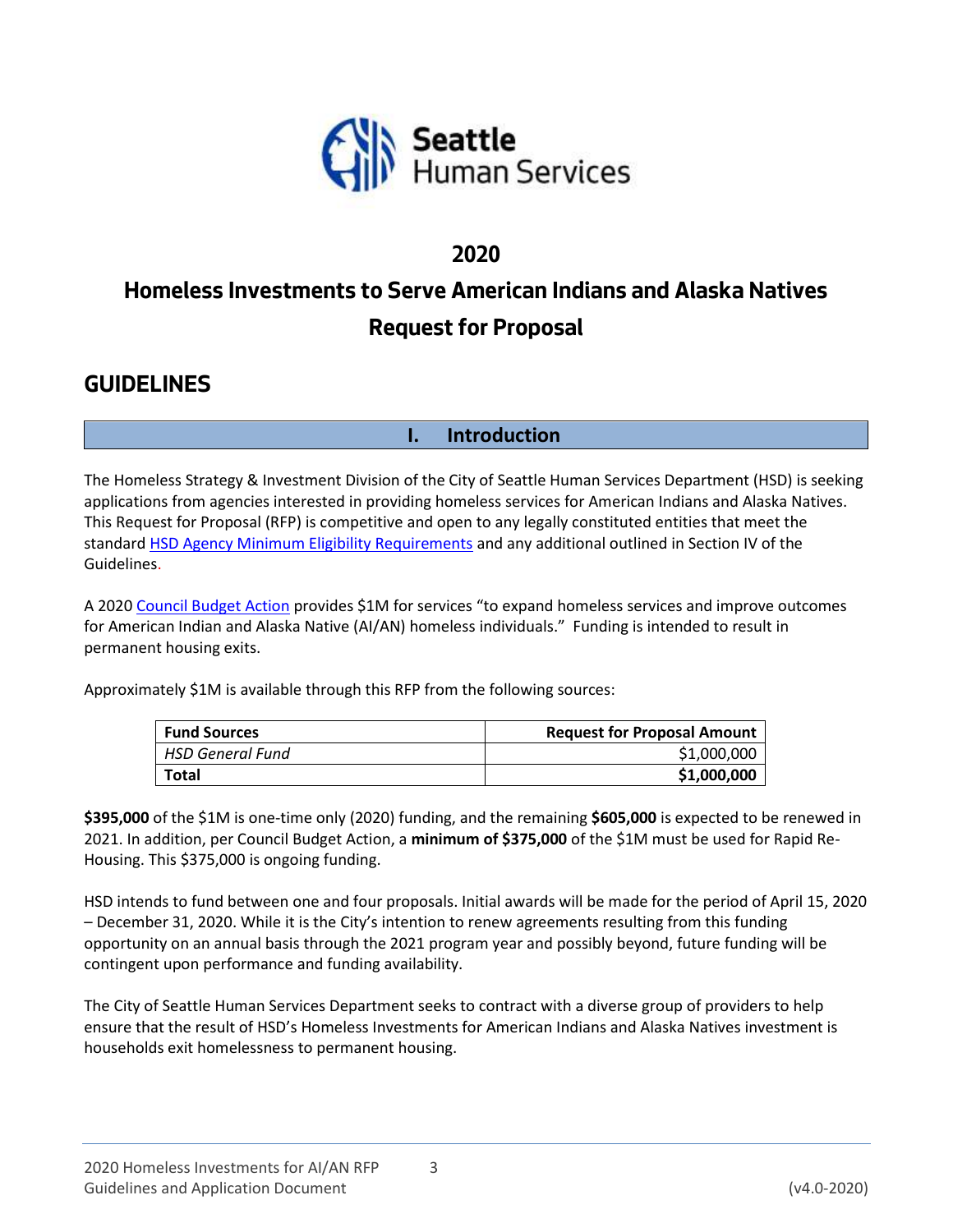All materials and updates to the RFP are available on [HSD's Funding Opportunities webpage](http://www.seattle.gov/humanservices/funding-and-reports/funding-opportunities). HSD will not provide individual notice of changes, and applicants are responsible for regularly checking the web page for any updates, clarifications, or amendments.

HSD will have no responsibility or obligation to pay any costs incurred by any applicant in preparing a response to this funding opportunity or in complying with any subsequent request by HSD for information or participation throughout the evaluation and selection process.

If you have any questions about the Homeless Investments to Serve American Indians and Alaska Natives RFP, please contact:

Seán Walsh via email at [sean.walsh2@seattle.gov](mailto:sean.walsh2@seattle.gov)

| <b>Timeline</b><br>П.                                |                                                            |  |  |  |
|------------------------------------------------------|------------------------------------------------------------|--|--|--|
|                                                      |                                                            |  |  |  |
| <b>Funding Opportunity Released</b><br>March 4, 2020 |                                                            |  |  |  |
| *Information Session 1                               | March 10, 2020                                             |  |  |  |
|                                                      | 3:00pm-4:00pm                                              |  |  |  |
|                                                      | <b>Changed to Skype Meeting</b>                            |  |  |  |
|                                                      | <b>Join Skype Meeting</b>                                  |  |  |  |
|                                                      | Trouble Joining? Try Skype Web App                         |  |  |  |
|                                                      | Join by phone                                              |  |  |  |
|                                                      | 206-386-1200, 35790028# (US)<br>English (United<br>States) |  |  |  |
|                                                      | 844-386-1200, 35790028# (US)<br>English (United<br>States) |  |  |  |
|                                                      | Find a local number                                        |  |  |  |
|                                                      | Conference ID: 35790028                                    |  |  |  |
|                                                      | Columbia Library                                           |  |  |  |
|                                                      | 4721 Rainier Ave S-                                        |  |  |  |
|                                                      | Seattle, WA 98118                                          |  |  |  |
| Last Day to Submit Questions                         | March 16, 2020 by 4:00 p.m.                                |  |  |  |
| <b>Application Deadline</b>                          | March 24, 2020 by 12:00 p.m.                               |  |  |  |
| <b>Site Visits</b>                                   | TBD, if needed                                             |  |  |  |
| <b>Planned Award Notification</b>                    | April 3, 2020                                              |  |  |  |
| <b>Contract Start Date</b>                           | April 15, 2020                                             |  |  |  |

\*Please contact RFP coordinator for accommodation requests: Seán Walsh at [sean.walsh2@seattle.gov](mailto:sean.walsh2@seattle.gov)

This is an expedited RFP. HSD reserves the right to change any dates in the RFP timeline.

### **III. HSD's Results-Based Accountability Framework & Theory of Change**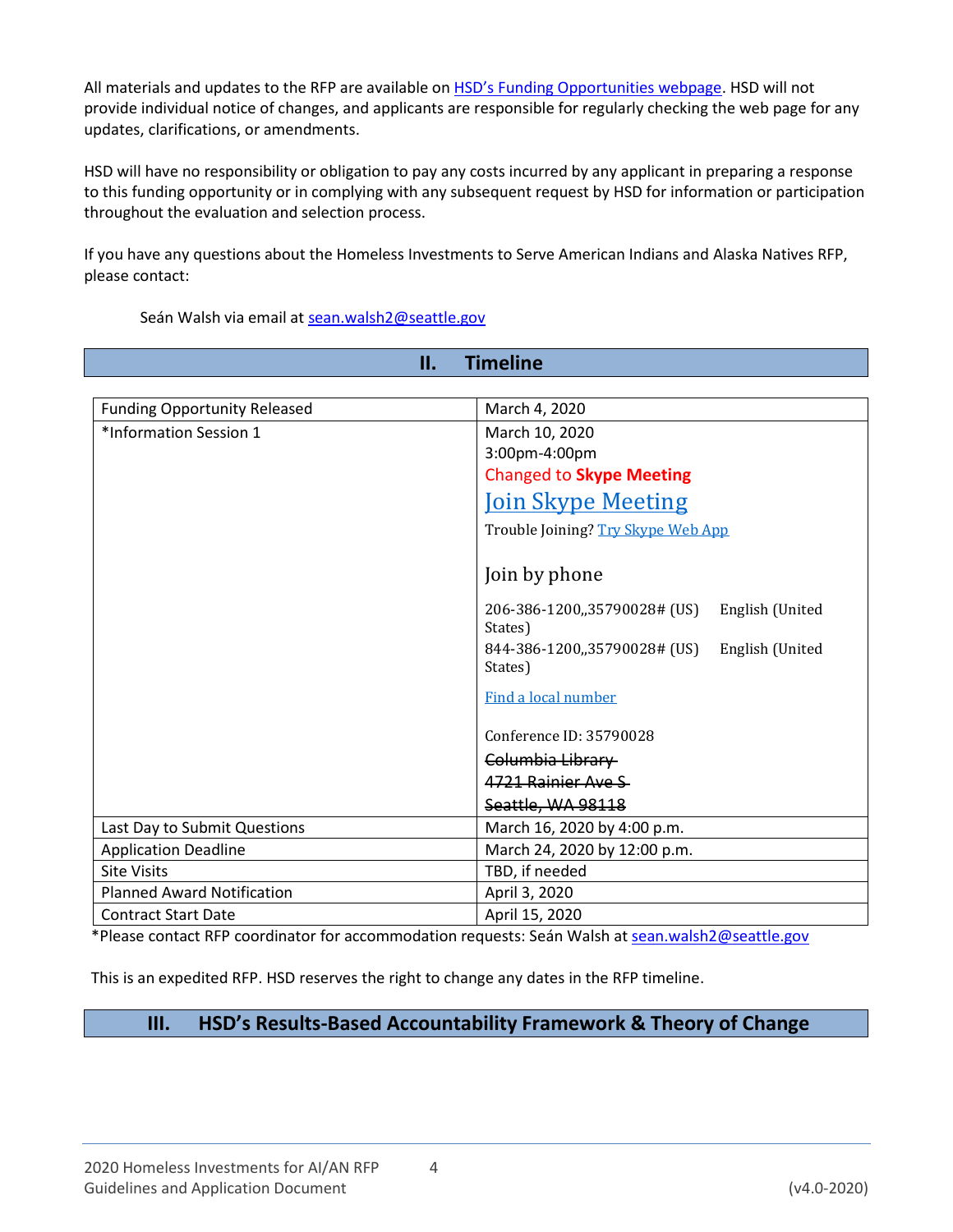HSD has developed a results-driven investment strategy modeled after Results Based Accountability (RBA)<sup>1</sup>. RBA helps HSD move from ideas to action and ensure that the department's work is making a real difference in the lives of vulnerable people. This framework also helps ensure that HSD is a highly functional, accountable organization that is leading the way toward addressing community disparities.

The RBA Framework helps HSD to:

- ➢ **DEFINE** results for the department's investments
- ➢ **ALIGN** the department's financial resources to the results
- ➢ **EVALUATE** result progress to ensure return on investment

HSD has developed a **Theory of Change** for funding processes to ensure that data informs our investments – particularly around addressing disparities – and shows the logical link between the desired results, indicators of success, racial equity goals based on disparity data, strategies for achieving the desired results, and performance measures.

In 2018, HSD, as directed by [Ordinance 125474,](https://seattle.legistar.com/View.ashx?M=F&ID=5695995&GUID=30B3D03D-870E-4283-8341-F6AE4D046BF0) will begin identifying gender disparity data and including gender equity goals in future funding processes. See below for the Theory of Change that informs this funding process.

All investments resulting from this funding opportunity will demonstrate alignment with HSD's theory of change towards achieving the desired result of: American Indians/Alaska Natives experiencing homelessness exit to permanent housing.

|                             | <b>Theory of Change Term</b>           | <b>Definition &amp; Action</b>                                                                                                                                                                                                                                                     |
|-----------------------------|----------------------------------------|------------------------------------------------------------------------------------------------------------------------------------------------------------------------------------------------------------------------------------------------------------------------------------|
|                             | Population<br><b>HSD Population</b>    | Who we want to impact<br><b>Action: Households experiencing homelessness</b>                                                                                                                                                                                                       |
|                             | <b>Priority Population</b>             | Action: American Indians and Alaska Natives experiencing<br>homelessness                                                                                                                                                                                                           |
| ccountability<br>Population | <b>Desired Result</b>                  | What we want to achieve in the community<br>Action: All people living in Seattle are housed                                                                                                                                                                                        |
|                             | Indicator(s)<br>HSD Indicator(s)       | How we know if the desired result was achieved; it describes the<br>wellbeing of the population<br>Action: % of people exiting to permanent housing                                                                                                                                |
| Population Accountability   | Racial Disparity Indicator Data        | Data depicting socioeconomic disparities and disproportionality<br>between racial/ethnic populations<br>Action: % of homeless households exiting to permanent housing by<br>race, as compared to regional demographics of households and<br>individuals experiencing homelessness. |
| Racial Equity               | <b>Focus Population</b>                | Which race/ethnic groups within the priority population show the<br>highest disparities<br>Action: Native American/Alaska Native households and individuals                                                                                                                        |
|                             | Population-Level Racial Equity Goal(s) | What we want to achieve in the focus population<br>Action: Increase the number and % of Native American/Alaska Native<br>households and individuals served by HSI-funded programs                                                                                                  |

<sup>1</sup> Friedman, M. (2005) Trying Hard Is Not Good Enough: How to Produce Measurable Improvements for Customers and Communities: FPSI Publishing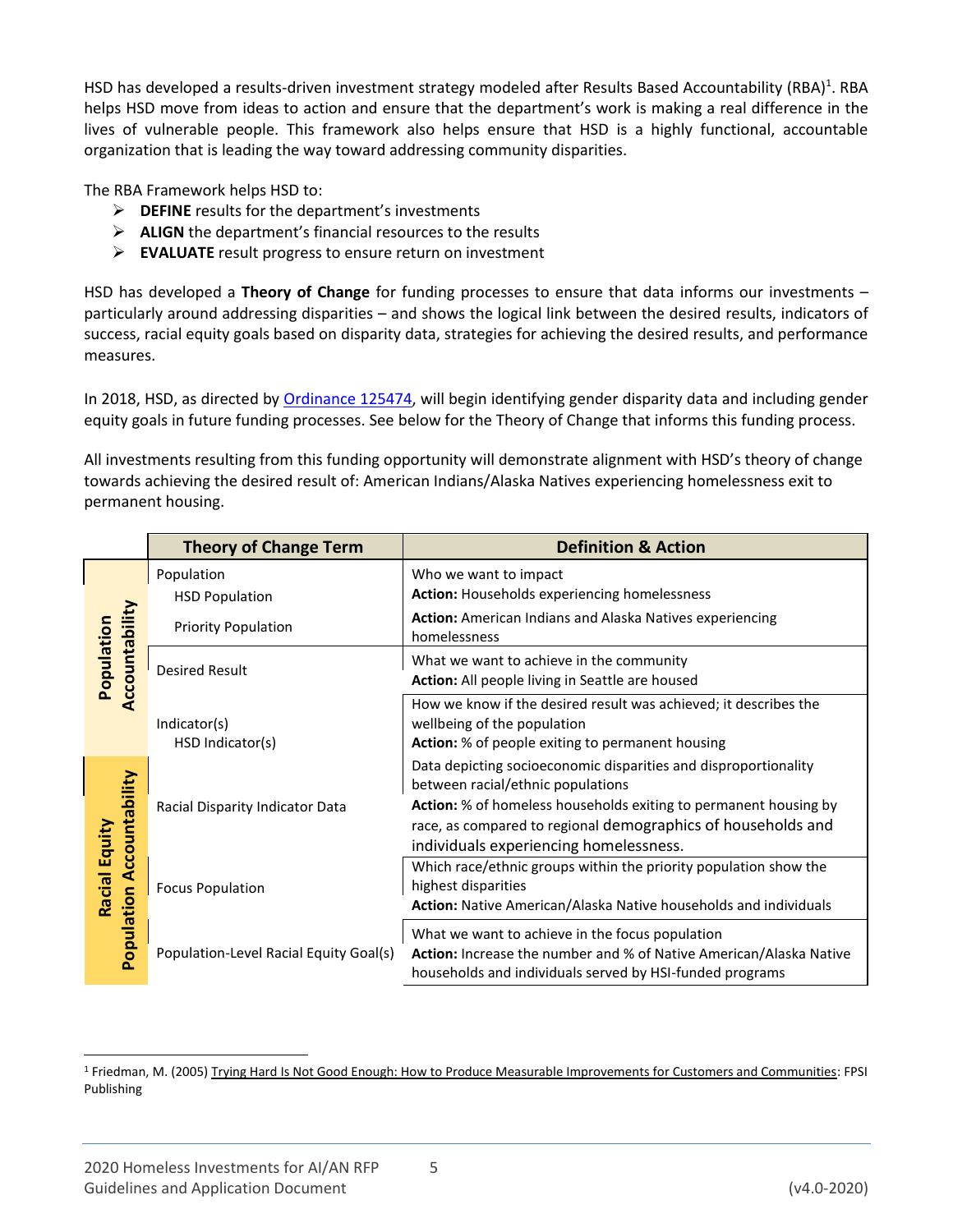|                           |                                                                  | Action: Increase the number and rate of Native American/Alaska<br>Native households and individuals that exit to permanent housing in<br>HSI-funded programs                                                                                                                                                                                                                                                                                                                                                                                                                                                                                                                                                                                                                                                                                                                                                                                                                                                                                                                                                                                                                                                                                      |
|---------------------------|------------------------------------------------------------------|---------------------------------------------------------------------------------------------------------------------------------------------------------------------------------------------------------------------------------------------------------------------------------------------------------------------------------------------------------------------------------------------------------------------------------------------------------------------------------------------------------------------------------------------------------------------------------------------------------------------------------------------------------------------------------------------------------------------------------------------------------------------------------------------------------------------------------------------------------------------------------------------------------------------------------------------------------------------------------------------------------------------------------------------------------------------------------------------------------------------------------------------------------------------------------------------------------------------------------------------------|
|                           | Strategies                                                       | What works to improve the wellbeing of the population<br>Action: Person-centered, Housing First, harm reduction case<br>management and other services that support exits to permanent<br>housing.                                                                                                                                                                                                                                                                                                                                                                                                                                                                                                                                                                                                                                                                                                                                                                                                                                                                                                                                                                                                                                                 |
|                           | Activities if RFP                                                | What works to improve the wellbeing of the population<br>Action: Services via Day Center (including Diversion), Shelter (including<br>Diversion), Homelessness Prevention, Outreach (including Diversion)<br>Rapid Re-Housing, Transitional Housing, and/or Permanent Supportive<br>Housing that exit households to permanent housing                                                                                                                                                                                                                                                                                                                                                                                                                                                                                                                                                                                                                                                                                                                                                                                                                                                                                                             |
| Accountability<br>Program | Performance Measure<br><b>Racial Equity Performance Measures</b> | How we know how well a program, agency, or service is doing<br>Action:<br>Quantity:<br># of households served<br>% of bed utilization in housing projects<br>Quality:<br>% of households entering from homelessness<br>Length of stay (# days)<br>Impact: Households will exit to permanent housing from<br>homelessness:<br># and % of households permanently housed<br>٠<br># and % of American Indian/Alaskan Native households<br>$\bullet$<br>permanently housed<br>% of households returning to homelessness<br>$\bullet$<br># and % of households prevented from entering homelessness<br>(for prevention programs only)<br>Action: Contracts for Enhanced Shelter, Rapid Re-Housing, Transitional<br>Housing, and Permanent Supportive Housing are subject to<br>performance pay.<br>How we know how well a program, agency, or service is doing to<br>address racial disparities<br>Action: To be successful in addressing racial disparities, the above<br>quantity, quality, and impact measures must be broken down by race<br>and ethnicity. All percentage (%) performance measures will be<br>compared across race and ethnicity to measure disparity between<br>American Indian/Alaska Native households and individuals to other |
|                           |                                                                  | groups. Equitable outcomes would include equal or higher outcomes<br>for American Indian/Alaska Native households and individuals,<br>compared to White households and individuals.                                                                                                                                                                                                                                                                                                                                                                                                                                                                                                                                                                                                                                                                                                                                                                                                                                                                                                                                                                                                                                                               |

## **IV. Investment Area Background & Program Requirements**

American Indian and Alaska Native households experience homelessness and poor housing outcomes at a rate disproportionate to the general population. This RFP builds on existing investments to fund effective strategies that end homelessness and lead to permanent housing for American Indian and Alaska Native households.

#### **A. Overview of Investment Area**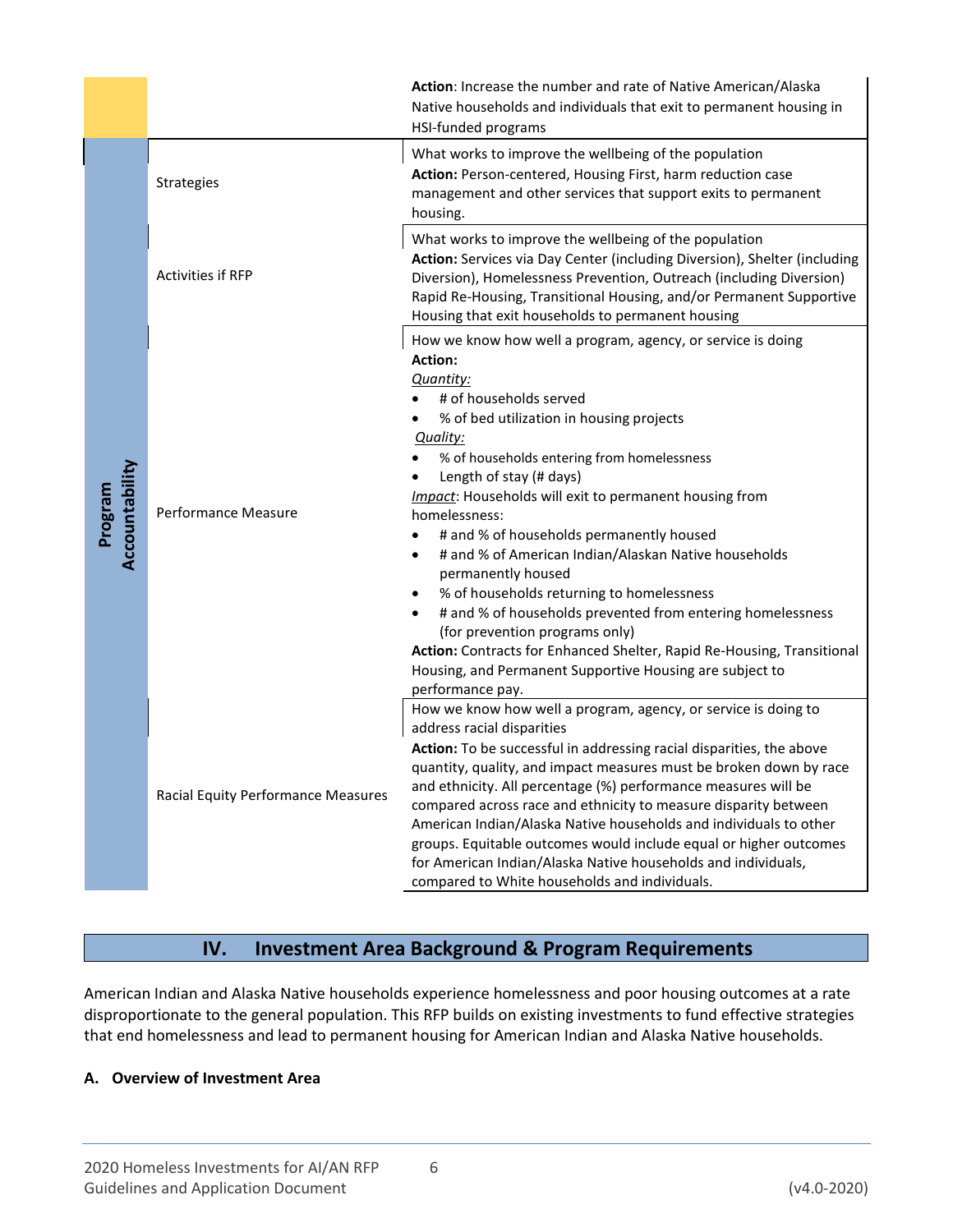Each year, HSD invests in multiple strategies to prevent and end homelessness among households living in Seattle. These investments are part of a larger regional homelessness response strategy that includes partners such as All Home, King County, and United Way of King County. Since 2016, this regional response has emphasized exits to permanent housing as a primary outcome for households experiencing homelessness, across all investment areas.

A 2020 Council Budget Action added \$1M in funding specifically "to expand homeless services and improve outcomes for American Indian and Alaska Native (AI/AN) homeless individuals."

#### **B. Service/Program Model**

Services should reflect one or more of the [Homeless Housing Project Models](http://www.seattle.gov/Documents/Departments/HomelessInvestmentsRFP/Appendix%20D%20-%20Homeless%20Housing%20Project%20Models.pdf) outlined in HSD's 2017 Homeless Investments RFP (link) and must support households' exits to permanent housing. Examples include Homelessness Prevention, Enhanced Shelter, and Rapid Re-Housing. Basic services such as hygiene centers or basic day centers and shelters that do not include services to exit households to permanent housing will not be prioritized.

#### **C. Criteria for Eligible Clients**

Eligible clients meet the HUD definition of literally homeless (Category 13), which is defined as a household that is living in a place not meant for habitation, or residing in emergency shelter prior to project entry per the Types of Residence field in the Homeless Management and Information System (HMIS) database.

Based on HUD definitions, persons fleeing domestic violence are eligible to access all homeless services. HSD also recognizes that domestic violence survivors are best served in specialized programs and therefore designates specific funding for domestic violence programs through the Mayor's Office on Domestic Violence and Sexual Assault.

Projects serving youth and young adults may also serve participants at imminent risk of homelessness within 14 days of eviction (however, HUD will not allow Rapid Re-Housing match to be used to serve young adults at imminent risk of homelessness). Homelessness Prevention projects can serve participants at imminent risk of homelessness in 21 days or less.

#### **D. Priority Population and Focus Population**

Priority populations are identified as a group (or groups) comprising a specific demographic (seniors, youth, families, etc.) or having a specific issue in common (homelessness, mental health, violence involved, etc.).

Priority populations for this investment opportunity include:

• Households Experiencing Homelessness

Focus populations are identified as specific racial or ethnic groups within the priority population and with data showing the highest disparities in the investment area. Priority populations and focus populations for this funding are based on HSD's results-based accountability framework and ensures that the department's investments are dedicated to addressing disparities in the population.

Given the data provided, focus population(s) for this investment opportunity are: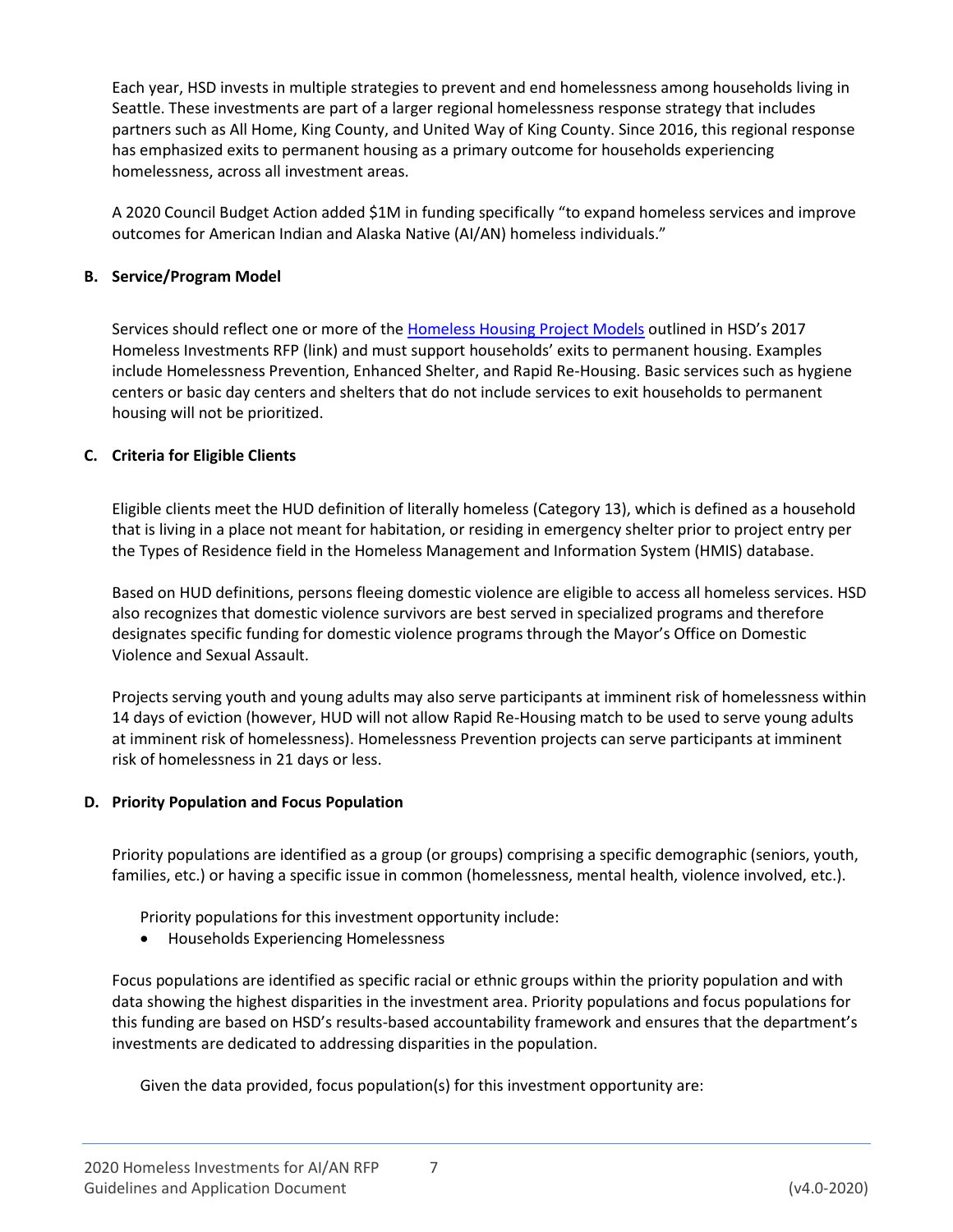- American Indians and Alaska Natives
- Applicants should demonstrate an intention and plan to address the disparities associated with the focus populations of American Indians and Alaska Natives. Proposals that clearly describe a plan to address significant needs among other populations will also be considered.

#### **E. Expected Service Components**

Services should be consistent with regional expectations and priorities:

- Participation in Coordinated Entry for All (CEA) and case conferencing meetings
- Alignment with Housing First, progressive engagement, and person-centered principles
- Use of the Homeless Management Information System (HMIS) to document services and outcomes
- Compliance with the Federal Fair Housing Act. Additional information is available [here](https://www.kingcounty.gov/~/media/exec/civilrights/documents/NPHO-Shelter.ashx?la=en).

#### **F. Expected Performance Commitments**

Projects are expected to meet outcomes documented in the regional Minimum Performance Standards and [Target Performance Standards](http://www.seattle.gov/Documents/Departments/HumanServices/Funding/System-Wide_and_City-of-Seattle-HSD_Performance-Standards.pdf).

#### **G. Description of Key Staff and Staffing Level**

Staff should reflect the lived experiences of those with whom they will engage, be culturally relevant and responsive to the needs of American Indians and Alaska Natives, and show the ability to include client voice in policies and decision-making. Projects should include staffing necessary to provide person-centered services and result in permanent housing exits.

#### **H. Homeless Investments to serve American Indians and Alaska Natives RFP specific eligibility, data, and**

#### **contracting requirements**

In addition to the standard HSD requirements found on the [HSD Funding Opportunities Webpage,](http://www.seattle.gov/humanservices/funding-and-reports/funding-opportunities) applicant agencies must meet the following criteria:

o N/A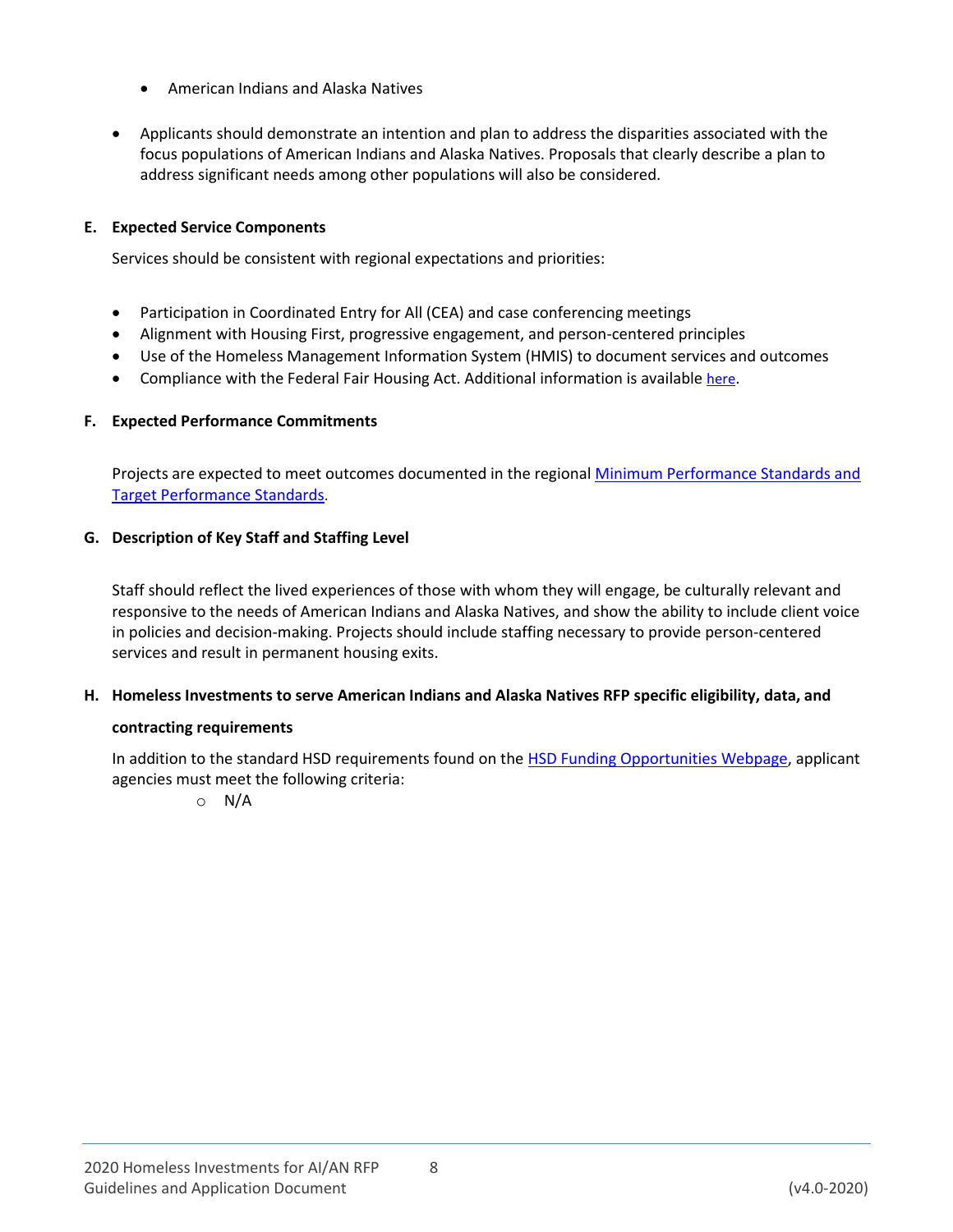

## **2020 Homeless Investments to Serve American Indians and Alaska Natives Request for Proposal**

## **APPLICATION**

#### **Instructions and Materials**

This Application Instructions and Materials packet contains information and materials for respondents applying for the 2020 Homeless Investments to Serve American Indians and Alaska Natives RFP. The RFP Guidelines is a separate document that provides background on HSD's guiding principles and results based accountability framework, and an overview of the RFP program requirements. [HSD's Funding Opportunities webpag](http://www.seattle.gov/humanservices/funding-and-reports/funding-opportunities)e provides additional information on: agency eligibility; data collection and reporting; contracting; appeals; expectations for culturally responsive services and; the process for selecting successful applications.

#### **I. Submission Instructions & Deadline**

**Completed application packets are due by 12:00 p.m. on March 24, 2020.** Please submit one complete application packet for each investment area. For example, if you are requesting funds for Rapid Re-Housing and Emergency Shelter, submit a complete application packet for each.

Application packets must be received in person, by mail, or electronic submission. No faxed or e-mailed proposals will be accepted. Proposals must be received and date/time stamped by the 12:00 p.m. deadline on March 24, 2020. *Late or incomplete proposals or proposals that do not meet the minimum eligibility requirements outlined in this funding opportunity will not be accepted or reviewed for funding consideration.*

Applicants must make arrangements to ensure that applications are received by HSD by the deadline, regardless of the submission method selected. When using HSD's Online Submission System, it is advisable to upload application documents several hours prior to the deadline in case you encounter an issue with your internet connectivity which impacts your ability to upload documents. HSD is not responsible for ensuring that applications are received by the deadline.

- Electronic Submittal: Application packets may be submitted electronically via HSD's Online Submission System at [http://web6.seattle.gov/hsd/rfi/index.aspx.](http://web6.seattle.gov/hsd/rfi/index.aspx)
- Hand Delivery or US Mail: The application packet can be hand-delivered or mailed to:

Seattle Human Services Department RFP Response – 2020 Homeless Investments to Serve American Indians and Alaska Natives Attn: Seán Walsh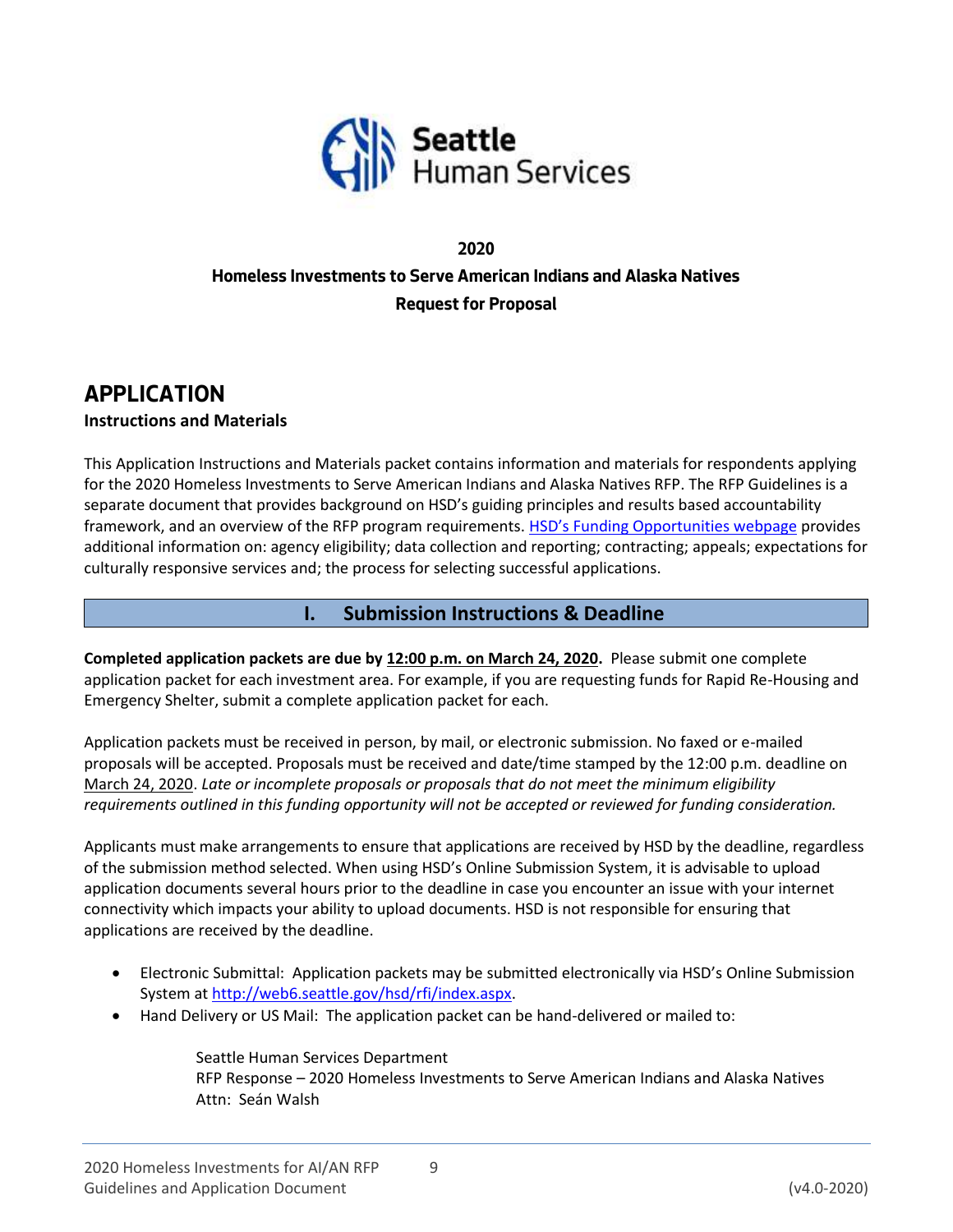*Delivery Address Mailing Address* 700 5<sup>th</sup> Ave., 58<sup>th</sup> Floor P.O. Box 34215

Seattle, WA 98104-5017 Seattle, WA 98124-4215

#### **II. Format Instructions**

- A. Applications will be rated only on the information requested and outlined in this funding opportunity, including any clarifying information requested by HSD. Do not include a cover letter, brochures, or letters of support. Applications that do not follow the required format may be deemed ineligible and may **not** be rated.
- B. The application should be typed or word processed on double-sided, letter-sized (8  $\frac{1}{2}$  x 11-inch) sheets. Please use one-inch margins, single spacing, and minimum size 11-point font.
- C. The application may not exceed a total of 8 pages of responses to narrative sections and does not include attachments. Pages which exceed the page limitation will not be included in the rating.
- D. Organize your application according to the section headings that follow in Section III. For the narrative questions, please include section titles, and question numbers. You do not need to rewrite the questions for specific elements of each question.

#### **III. Proposal Narrative & Rating Criteria**

Write a narrative response to Narrative Sections A-G **for EACH Project Area you are applying for**. See Section IV: Completed Application Requirements of this document for further instructions.

Answer each section completely according to the questions. Do not exceed a total of 8 pages for Narrative Sections A-G combined.

#### **NARRATIVE QUESTIONS**

#### **A. PROJECT AREA (UNSCORED)**

Name which project area you are applying for **(if you are submitting applications for multiple project areas, please submit a separate application for each project area**). Choose from: Day Center, Emergency Shelter, Homelessness Prevention, Outreach, Permanent Supportive Housing, Rapid Re-Housing, Transitional Housing. Note that HSD is interested in investing in enhanced services that support exits to permanent housing. Basic services such as hygiene centers, basic day centers and shelters that do not include services to exit households to permanent housing will not be prioritized.

*\*Funds to support diversion services can be included in budgets for Day Center, Emergency Shelter, and/or Outreach*

#### **B. PRIOR PROGRAM PERFORMANCE** *(40 points)*

HSD will pull and review each applicant's HMIS data from January 1, 2019-December 31, 2019 and compare with [Minimum Performance Standards and Target Performance Standards.](http://www.seattle.gov/Documents/Departments/HumanServices/Funding/System-Wide_and_City-of-Seattle-HSD_Performance-Standards.pdf) Program performance will comprise 40 points (40%) of this proposal's score.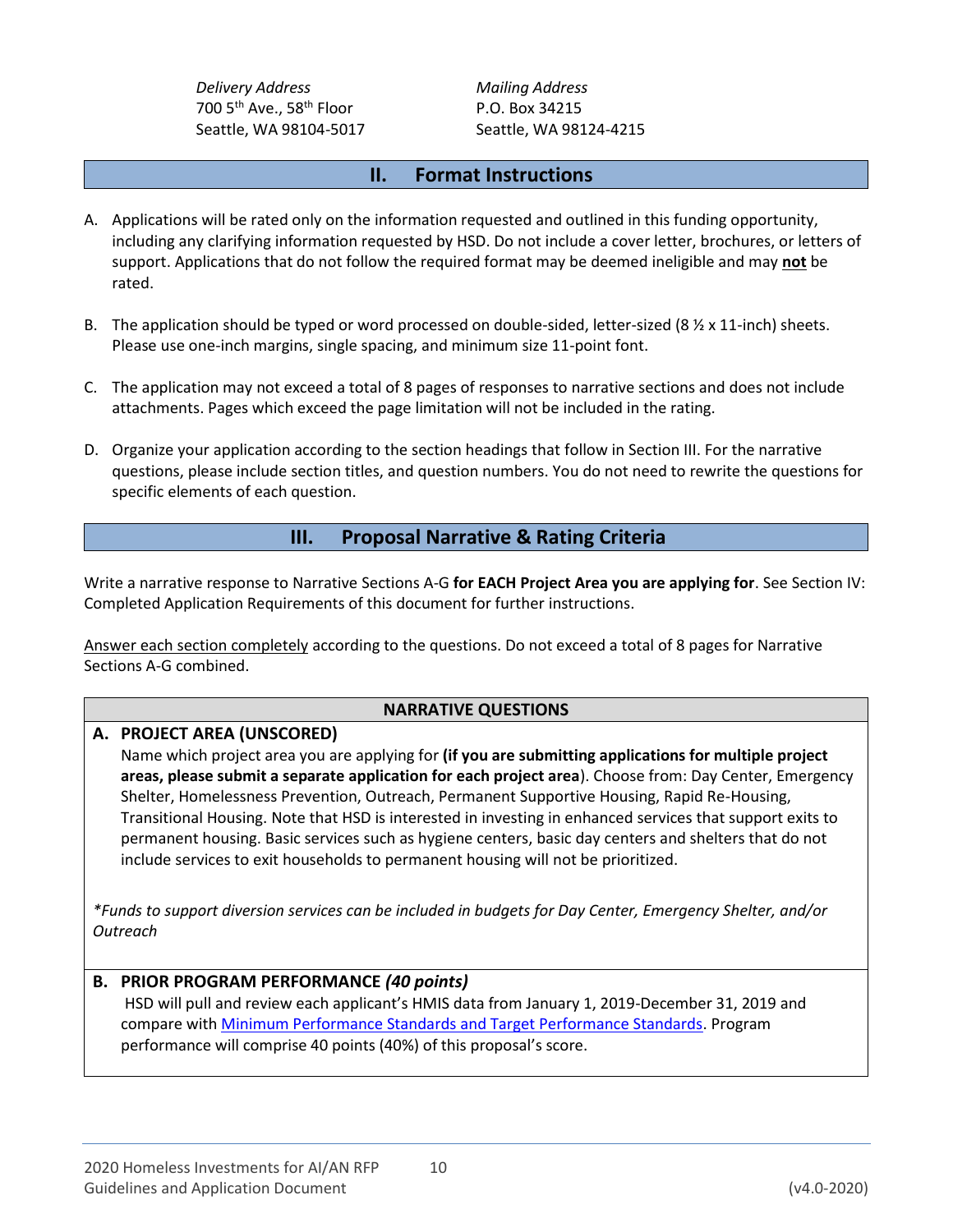If you would like to offer narrative to explain any context for your performance data, please include it in your narrative response. (narrative context for data is unscored).

#### **C. PROGRAM DESIGN DESCRIPTION** *(20 points)*

- 1. Describe how your program model aligns with best practices of person-centered, Housing First, and harm-reduction case management, and outline the key service components in your program. Include when and where (locations, times, days of week, etc.) services will be delivered and by whom.
	- Describe how these service components will help your program achieve the required outcomes and deliverables.
- 2. Describe how your program will meet the needs of the focus population(s) and priority populations listed in Sections IV of the funding Guidelines.

#### *Rating Criteria – A strong application meets all of the criteria listed below.*

- Applicant presents a thorough description of the program that includes an understanding of the service components and evidence of likely success in meeting outcomes.
- Applicant demonstrates an ability to build upon existing service delivery systems.
- Applicant demonstrates an ability to comply with program requirements.
- The program description shows a strong connection with the priority population(s) and focus population(s) and an understanding of their strengths, needs, and concerns.
- Applicant demonstrates an understanding of the unique characteristics and experiences of the priority population(s) and focus population(s).
- Applicant demonstrates a realistic description of start-up planning and timeline, as needed.

#### **D. CAPACITY AND EXPERIENCE** *(15 points)*

- 1. Describe your organization's success providing homeless services to American Indians and Alaska Natives. Include your organization's ability to address changes in funding, staffing, changing needs in the community, and developing and/or maintaining board or leadership support. If your agency has no experience delivering the specific service intervention you are applying for, describe any related experience and a plan for rapid development of service capacity, and attach a start-up timeline.
- 2. Describe your plan for staff recruitment, training, supervision and retention for the proposed program. Complete the Proposed Personnel Detail Budget (Attachment 4) Budget worksheets will not count toward the 8-page narrative limit).
- 3. Describe your organization's experience with data management and specifically the Homelessness Management Information System (HMIS) – collecting, storing, and analyzing client information and program activities. What is your technical capacity for tracking client information and producing reports?

#### *Rating Criteria – A strong application meets all of the criteria listed below.*

- The program description demonstrates the applicant's experience in delivering the service for at least two years, OR (for applicants providing the service for the first time) the applicant presents a clear and realistic description and timeline for launching a new service.
- Applicant demonstrates successful experience adapting to changes in funds and community needs.
- Applicant's leadership is likely to provide strong ongoing support for the service proposed.
- Applicant describes processes for maintaining quality staff that matches the levels needed to run the program as described.
- Applicant demonstrates an understanding of and capacity for data management and reporting.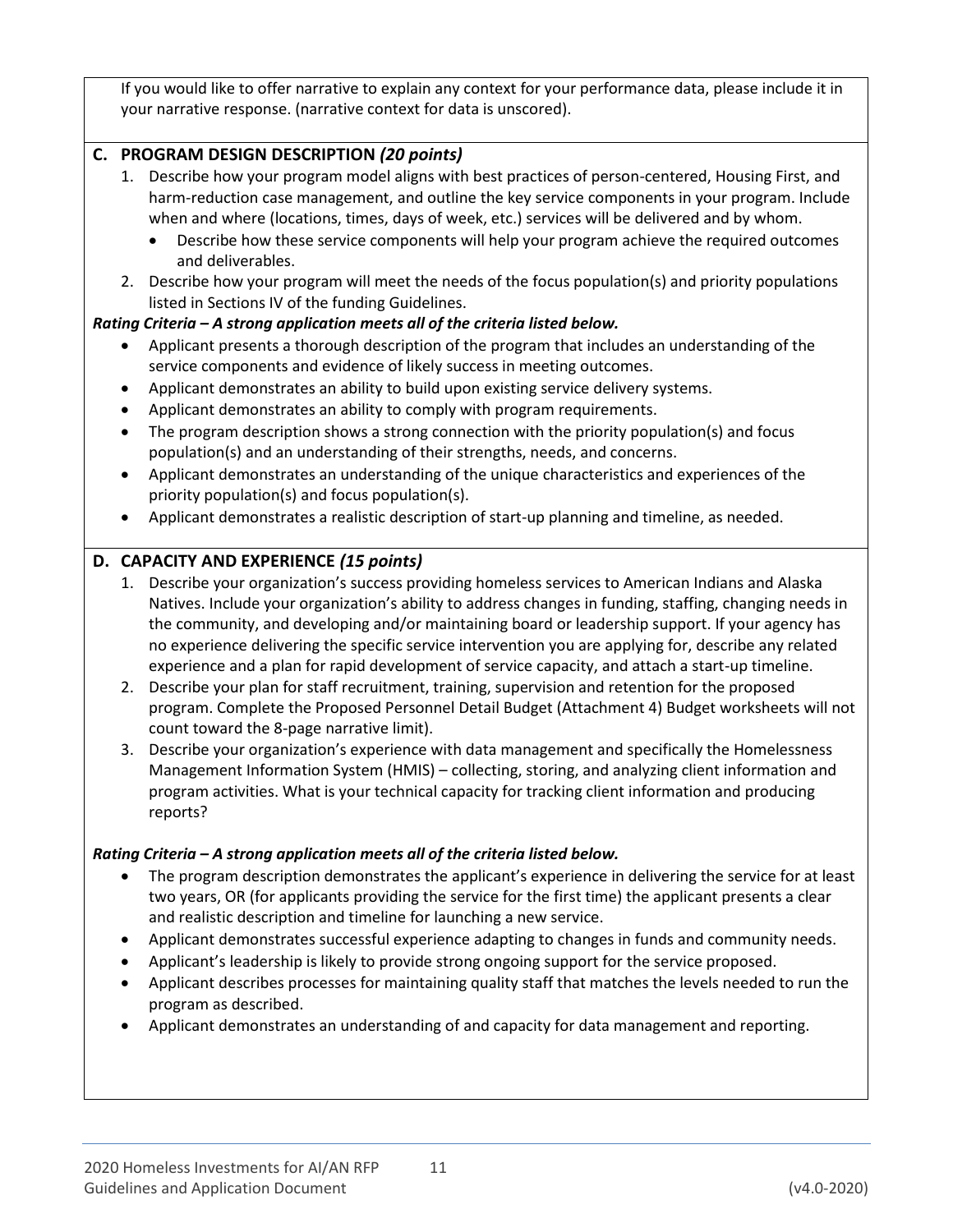#### **E. PARTNERSHIPS AND COLLABORATION** *(5 bonus points)*

- 1. If the proposal includes collaborations and/or partnerships, name the partners in this arrangement. Explain the roles and responsibilities of the various partners. Please provide signed letters of intent from any partner providing key program elements. Partnership letters will not be counted toward the maximum page limit.
- 2. Describe how you will refer clients to other homeless services programs and agencies in a proactive, seamless, client-friendly manner.

#### *Rating Criteria – A strong application meets all of the criteria listed below.*

- Applicant has submitted signed letters of intent from partners if applicable.
- Applicant describes roles of partner(s), and describes how clients will be referred to other programs and agencies in a proactive, seamless, client-friendly manner.

#### **F. RACIAL EQUITY & SOCIAL JUSTICE** *(15 points)*

- 1. Describe how your organization demonstrates a commitment to racial equity, social justice, and dismantling structural and institutional racism, particularly related to American Indian and Alaska Native individuals.
- 2. Describe how your organization incorporates client/resident voice in program services, policies, and decision-making. Provide an example of a decision that was made or influenced by client/resident voice. What are you trying that's different as a result?
- 3. Describe how the agency board and staff represent the cultural, linguistic and socio-economic background of program participants.
- 4. Describe your program's strategy for ensuring cultural and linguistic support is infused through your policies, procedures and practices.

#### *Rating Criteria – The strongest application meets all the criteria listed below.*

- Demonstrates understanding and application of anti-racist principles and values in program design and operation.
- Provides examples of program or policy changes based on client feedback.
- Applicant's board and staff composition reflects the cultural and linguistic characteristics of the priority population(s) and focus population(s).
- Applicant describes existing policies and procedures, or a strategy to develop policies and procedures that demonstrate competency, respect, and appreciation for the cultural and linguistic characteristics of the priority population(s) and focus population(s).

#### **G. BUDGET AND LEVERAGING** *(10 points)*

- 1. Complete the Proposed Program Budget (Attachment 3) for **EACH** proposed project area. Budget worksheets will not count toward the 8-page narrative limit). The costs reflected in this budget should be for the service area only, not your total agency budget.
- 2. Describe how these funds will be used and identify other resources and amounts that will be used to support the clients served by this program.
- 3. Describe how your organization will continue or ramp down services beyond 2020, when one-time funds are no longer available (assume approximately 40% of funds will not be available next year).
- 4. Describe how your agency has the capability to meet program expenses in advance of reimbursement.

#### *Rating Criteria – A strong application meets all of the criteria listed below.*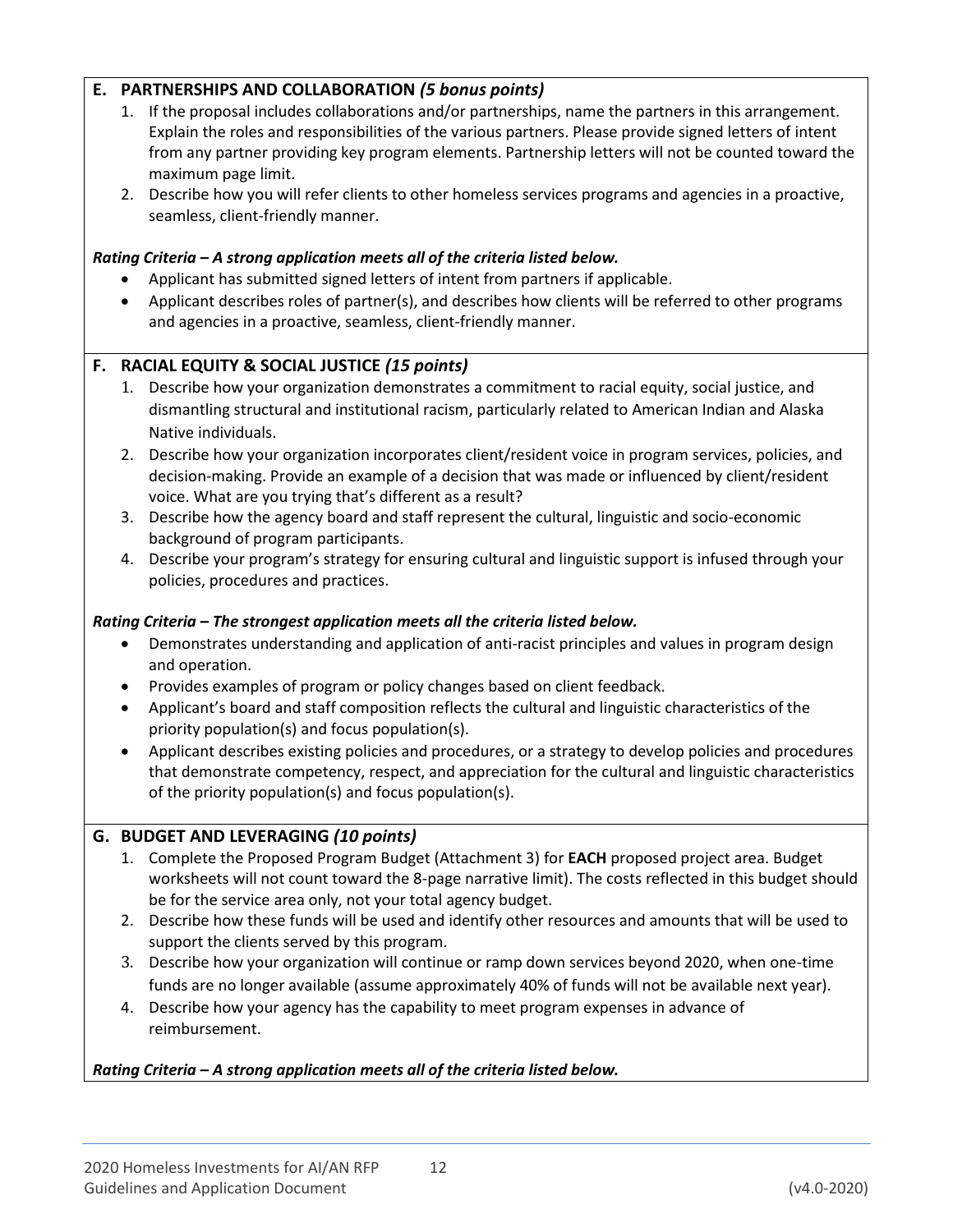- Costs are reasonable and appropriate given the nature of the service, the priority population(s) and focus population(s), the proposed level of service, and the proposed outcomes.
- The proposed program is cost effective given the type, quantity, and quality of services.
- The applicant identifies other funds to be used with any funds awarded from this funding opportunity for providing the services described in the proposal, and provides evidence that these funds are sustainable.
- The applicant demonstrates the capability to meet program expenses in advance of reimbursement.

#### **Total = 100 points (plus 5 bonus points)**

#### **IV. Completed Application Requirements**

#### **AT APPLICATION SUBMITTAL**

To be considered Complete, your application packet must include all of the following items **for each project applied for** or the application may be deemed incomplete and may not be rated.

- 1. A completed and signed two-page Application Cover Sheet (Attachment 2).
- 2. A completed Narrative response (see Sections II & III for instructions).
- 3. A completed Proposed Program Budget (Attachment 3).
- 4. A completed Proposed Personnel Detail Budget (Attachment 4). Roster of your agency's current Board of Directors. If your organization does not have a Board of Directors, please submit a roster of your comparable management or leadership team individuals. Rosters should include first and last names, and any Board or leadership team title and/or role they hold (e.g. Treasurer, Chair, etc.)
- 5. Minutes from your agency's last three Board of Directors meetings.
- 6. Current verification of nonprofit status or evidence of incorporation or status as a legal entity. Your agency must have a federal tax identification number/employer identification number.
- 7. If your agency has an approved indirect rate, a copy of proof that the rate is approved by an appropriate federal agency or another entity.
- 8. If you are proposing to provide any new (for your agency) services, attach a start-up timeline for each service.
- 9. If you are proposing a significant collaboration or subcontract with another agency, attach a signed letter of intent or collaboration from that agency's Director or other authorized representative.

#### **AFTER MINIMUM ELIGIBILITY SCREENING AND DETERMINATION OF A COMPLETED APPLICATION**

If HSD does not already have them on file, any or all of the following documents may be requested after applications have been determined eligible for review and rating. Agencies have four (4) business days from the date of written request to provide requested documents to the RFP coordinator:

- 1. A copy of the agency's current fiscal year's financial statements reports, consisting of the Balance Sheet, Income Statement and Statement of Cash Flows, certified by the agency's CFO, Finance Officer, or Board Treasurer.
- 2. A copy of the agency's most recent audit report.
- 3. A copy of the agency's most recent fiscal year-ending Form 990 report.
- 4. A current certificate of commercial liability insurance. Note: if selected to receive funding, the agency's insurance must conform to MASA requirements at the start of the contract.

### **V. List of Attachments & Related Materials**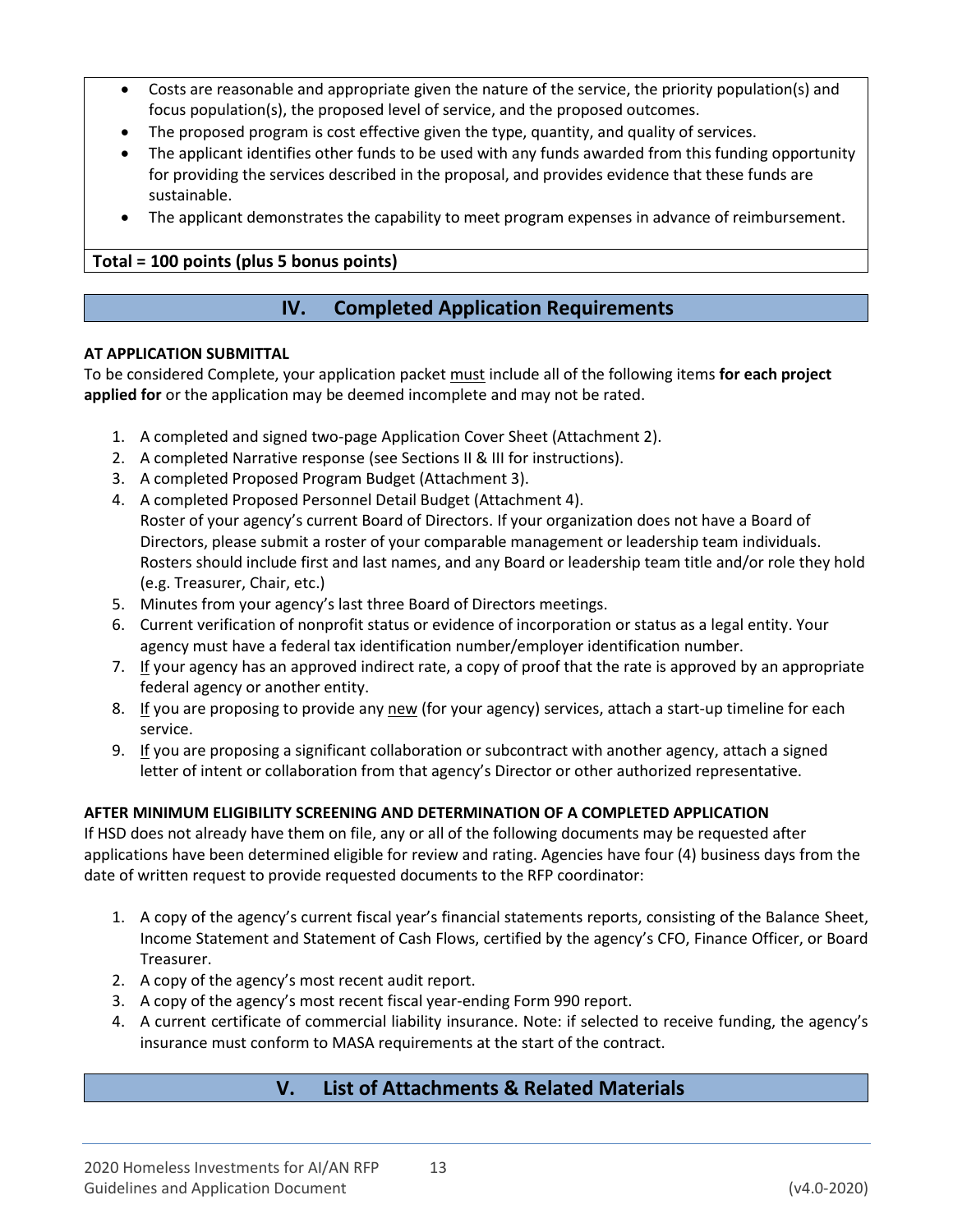- Attachment 1: Application Checklist
- Attachment 2: Application Cover Sheet
- Attachment 3: Proposed Program Budget
- Attachment 4: Proposed Personnel Detail Budget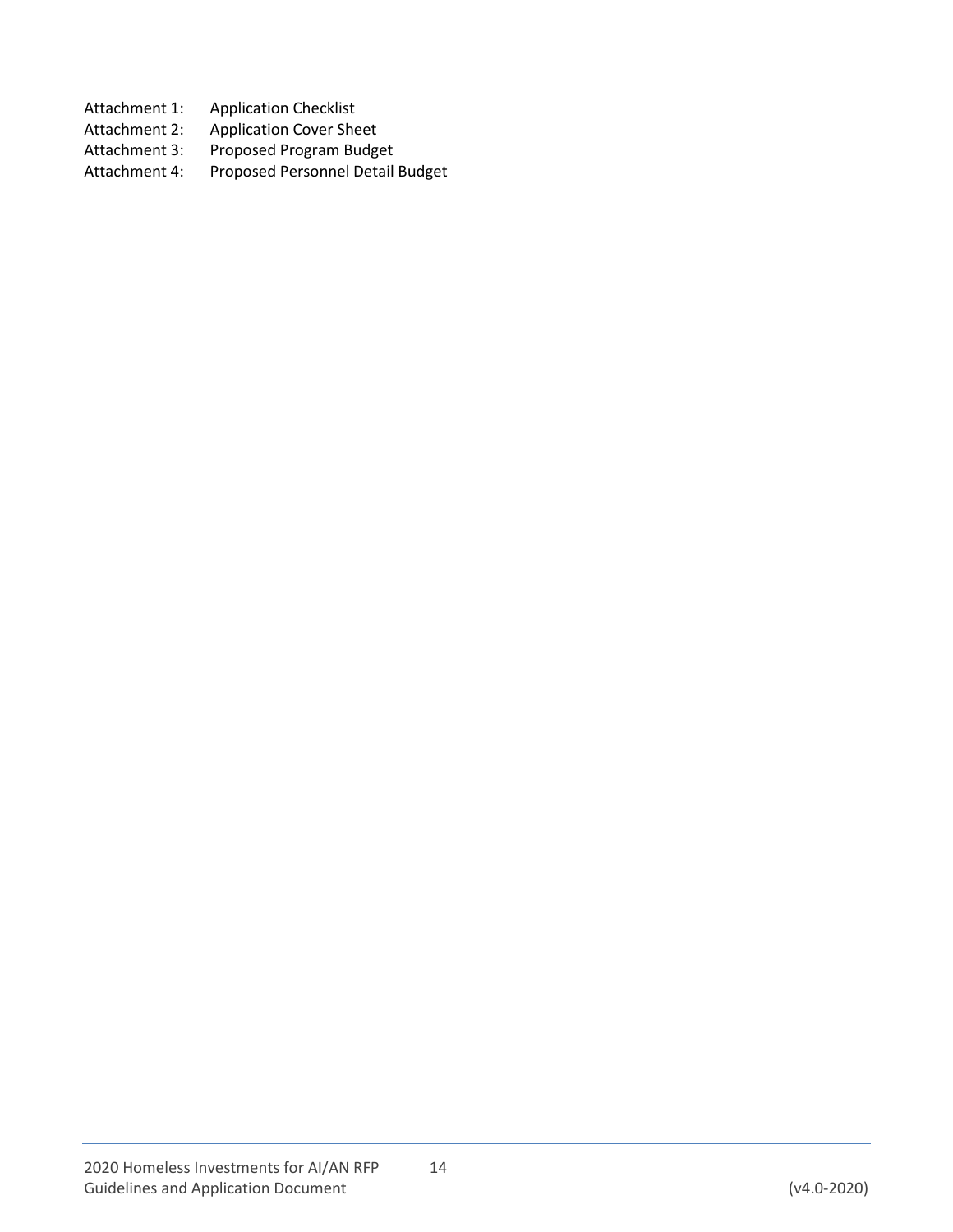#### **2020 Homeless Investments to Serve American Indians and Alaska Natives RFP Application Checklist**

This checklist is to help you ensure your application is complete prior to submission. Please do not submit this form with your application.

#### **HAVE YOU….**

**Read and understood the following additional documents found on the** [Funding Opportunities Webpage](http://www.seattle.gov/humanservices/funding-and-reports/funding-opportunities)**?**

- HSD Agency Minimum Eligibility Requirements
- HSD Client Data and Program Reporting Requirements
- HSD Contracting Requirements
- HSD Fiscal Sponsor Requirements
- HSD Funding Opportunity Selection Process
- HSD Appeal Process
- HSD Commitment to Funding Culturally Responsive Services
- | HSD Guiding Principles
- HSD Master Agency Services Agreement Sample

#### **Completed and signed the 2-page Application Cover Sheet (Attachment 2)?\***

• If your application names specific partner agencies, representatives from these agencies must also sign the application cover sheet.

#### **Completed each question from the Narrative response?**

- Must not exceed 8 pages (8  $\frac{1}{2}$  x 11), single spaced, double-sided, size 11 font, with 1-inch margins.
- Page count does not include the required forms (Attachments 2, 3 and 4) and supporting documents requested in this funding opportunity.
- A completed narrative response addresses all of the following:

Project Area (unscored/40%)

Prior Program Performance (40 points/0%)

Program Design Description (20 points/20%)

o *There should be a separate section for each service component you have selected. To avoid repeating yourself, it is acceptable to refer to a previous service component where appropriate (e.g. "same as previous component").*

Capacity and Experience (15 points/15%)

Partnership and Collaboration (bonus up to 5 points)

Cultural Competency (15 points/15%)

Budget and Leveraging (10 points/10%)

**Completed the full Proposed Program Budget (Attachment 3)?\***

**Completed the full Proposed Personnel Detail Budget (Attachment 4)?\***

#### **Attached the following supporting documents?\***

Roster of your current Board of Directors or comparable minutes as outlined in Section IV of the application.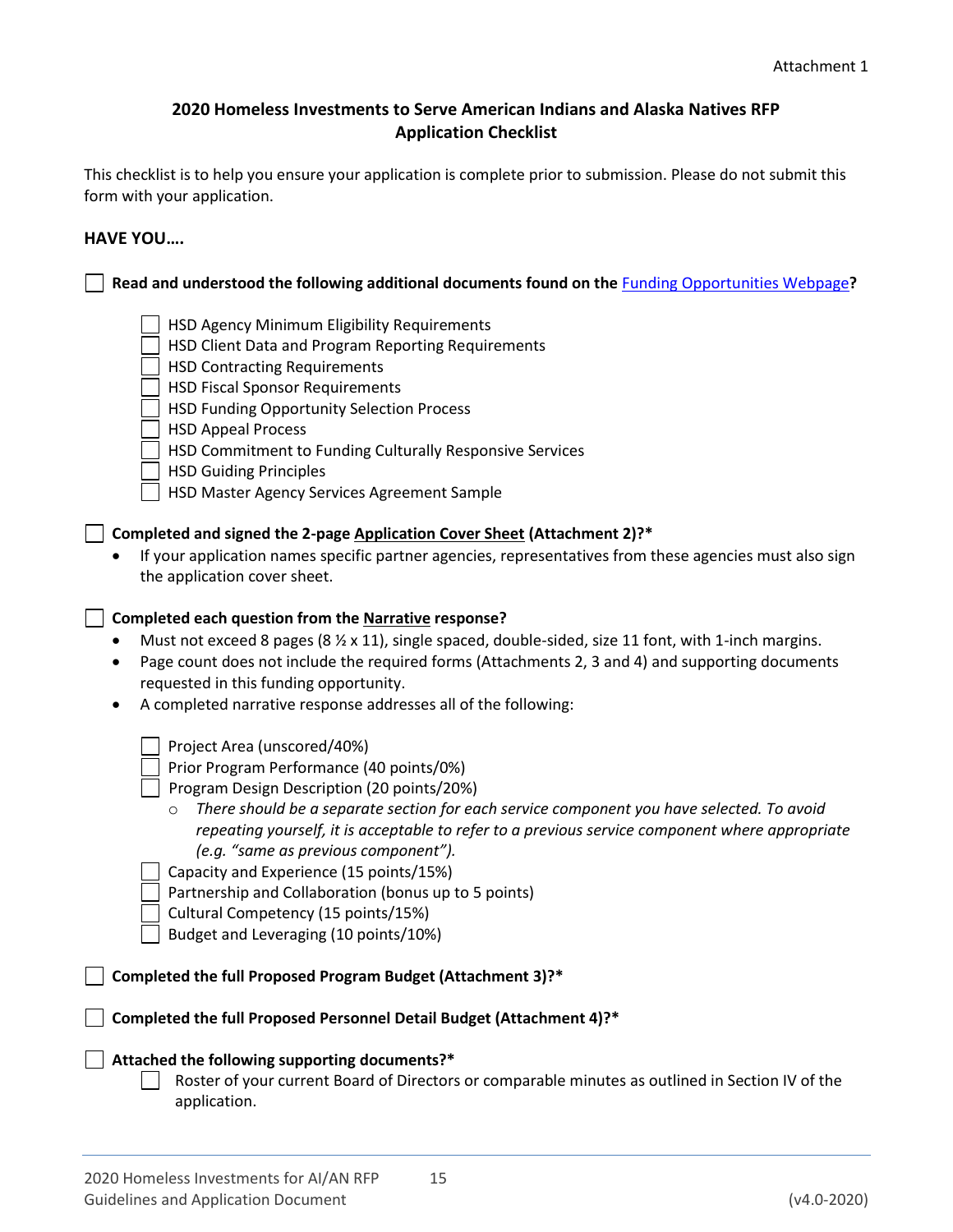

Minutes from your agency's last three Board of Directors' meetings

Current verification of nonprofit status or evidence of incorporation or status as a legal entity

If your agency has an approved indirect rate, have you attached a copy of proof that the rate is approved by an appropriate federal agency or another entity?

| $\Box$ If you are proposing to provide any new services (for your agency), have you attached a start-up timeline |
|------------------------------------------------------------------------------------------------------------------|
| for each service, beginning April 15, 2020?*                                                                     |

**If you are proposing a significant collaboration with another agency, have you attached a signed letter of intent from that agency's Director or other authorized representative?\***

**\****These documents do not count against the 8 page limit for the proposal narrative section.*

All applications are due to the City of Seattle Human Services Department by **12:00 p.m. on March 24, 2020**. Application packets received after this deadline will not be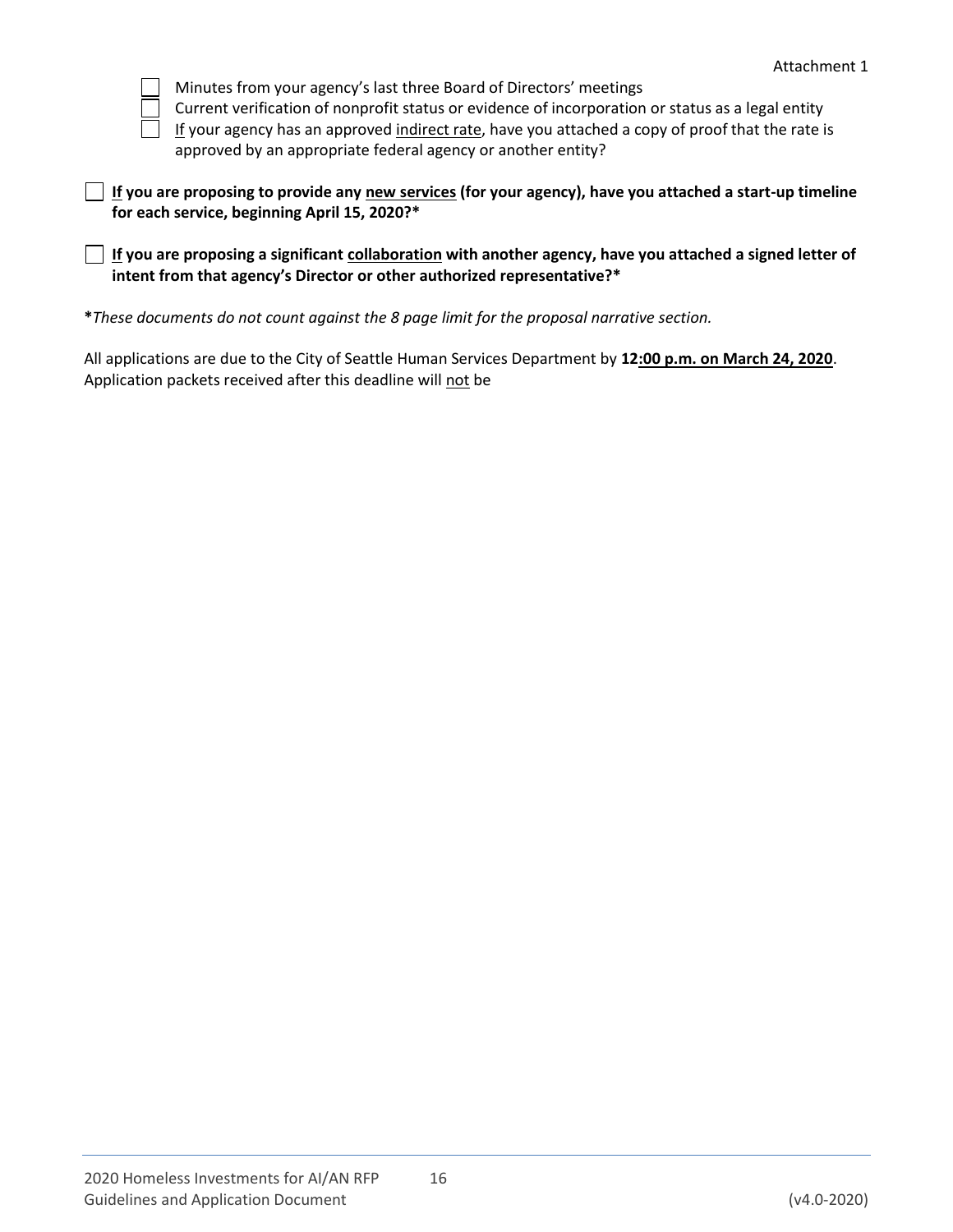

## **City of Seattle Human Services Department**

## **City of Seattle Human Services Department**

## **2020 Homeless Investments to Serve American Indians and Alaska Natives RFP Application Cover Sheet**

| 1. | <b>Applicant Agency:</b>                             |                                                              |  |  |
|----|------------------------------------------------------|--------------------------------------------------------------|--|--|
| 2. | <b>Agency Executive</b><br>Director:                 |                                                              |  |  |
| 3. | <b>Agency Primary Contact</b>                        |                                                              |  |  |
|    | Name:                                                | Title:                                                       |  |  |
|    | Address:                                             |                                                              |  |  |
|    | Email:                                               |                                                              |  |  |
|    | Phone #:                                             |                                                              |  |  |
| 4. | <b>Organization Type</b>                             |                                                              |  |  |
|    | Non-Profit<br>For Profit                             | <b>Public Agency</b><br>Other (Specify):                     |  |  |
| 5. | Federal Tax ID or EIN:                               | <b>DUNS Number:</b><br>6.                                    |  |  |
| 7. | <b>WA Business License Number:</b>                   |                                                              |  |  |
| 8. | Proposed Program Name:                               |                                                              |  |  |
| 9. | <b>Priority Population(s)</b><br>program will serve: |                                                              |  |  |
|    | 10. Focus Population(s) program<br>will serve:       |                                                              |  |  |
|    | 11. Funding Amount Requested:                        | - Day Center (enhanced models prioritized over basic)        |  |  |
|    | <b>Choose One</b>                                    | - Emergency Shelter (enhanced models prioritized over basic) |  |  |
|    |                                                      | - Homelessness Prevention                                    |  |  |
|    |                                                      | - Outreach                                                   |  |  |
|    |                                                      | - Permanent Supportive Housing                               |  |  |
|    |                                                      | - Rapid Re-Housing                                           |  |  |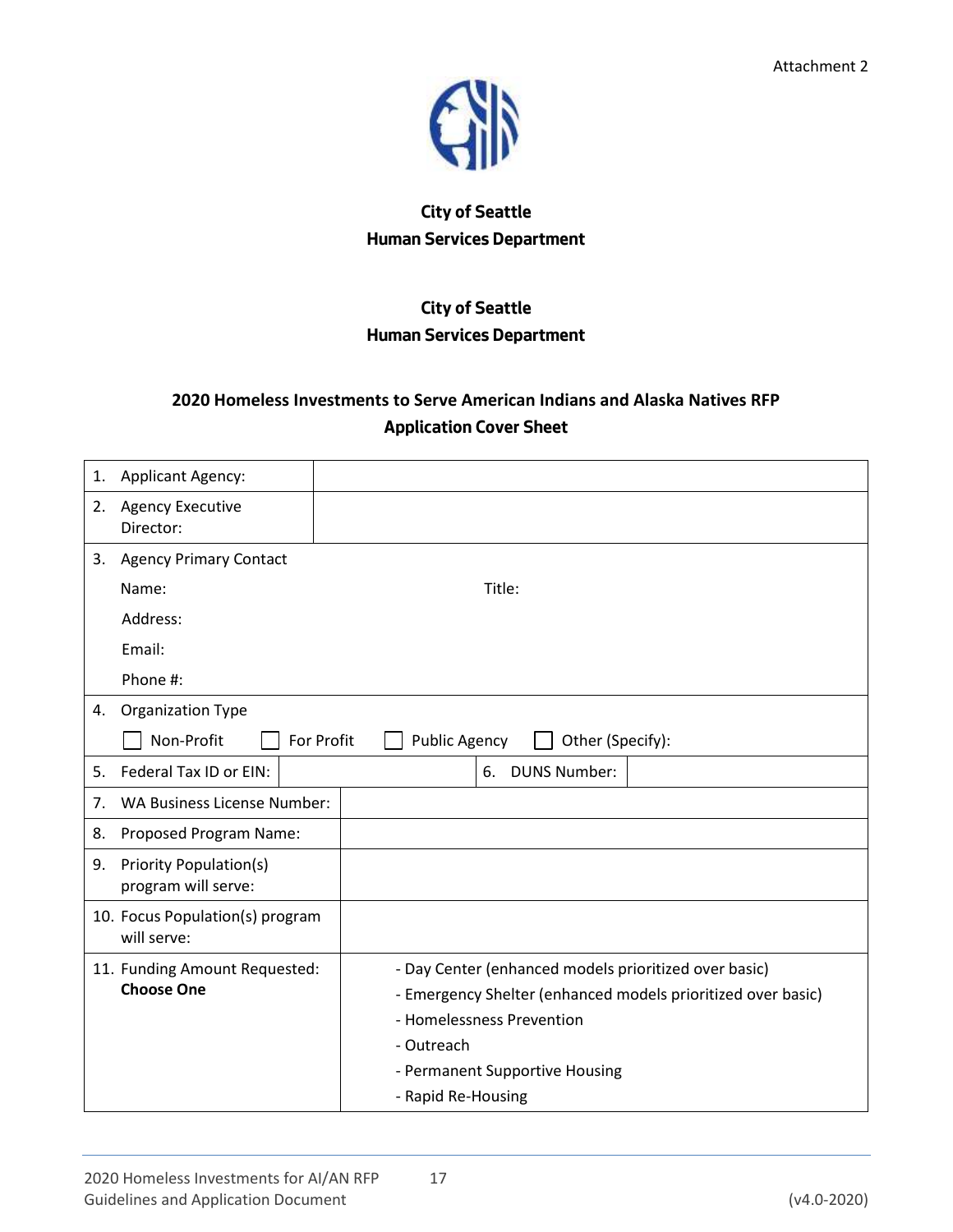|                                                                                                |                                                                                                                                                                                                                       | Attachment 2   |
|------------------------------------------------------------------------------------------------|-----------------------------------------------------------------------------------------------------------------------------------------------------------------------------------------------------------------------|----------------|
|                                                                                                | - Transitional Housing                                                                                                                                                                                                |                |
|                                                                                                | *Funds for diversion assistance can be included in budgets for Day<br>Center, Emergency Shelter, and/or Outreach                                                                                                      |                |
| 12. # of clients to be served:                                                                 |                                                                                                                                                                                                                       |                |
| 13. In which City Council District<br>is your program located?<br>Council district search page |                                                                                                                                                                                                                       |                |
| 14. Partner Agency (if applicable):                                                            |                                                                                                                                                                                                                       |                |
| <b>Contact Name:</b>                                                                           | Title:                                                                                                                                                                                                                |                |
| Address:                                                                                       |                                                                                                                                                                                                                       |                |
| Email:                                                                                         | Phone Number:                                                                                                                                                                                                         |                |
| Description of partner agency proposed activities:                                             |                                                                                                                                                                                                                       |                |
|                                                                                                |                                                                                                                                                                                                                       |                |
|                                                                                                |                                                                                                                                                                                                                       | Date: ________ |
| 15. Partner Agency (if applicable):                                                            |                                                                                                                                                                                                                       |                |
| <b>Contact Name:</b>                                                                           | Title:                                                                                                                                                                                                                |                |
| Address:                                                                                       |                                                                                                                                                                                                                       |                |
| Email:                                                                                         | Phone Number:                                                                                                                                                                                                         |                |
| Description of partner agency proposed activities:                                             |                                                                                                                                                                                                                       |                |
|                                                                                                |                                                                                                                                                                                                                       |                |
| Signature of partner agency representative:                                                    |                                                                                                                                                                                                                       | Date: $\_\_$   |
|                                                                                                |                                                                                                                                                                                                                       |                |
| Authorized physical signature of applicant/lead organization                                   |                                                                                                                                                                                                                       |                |
| obligations if the applicant is awarded funding.                                               | To the best of my knowledge and belief, all information in this application is true and correct. The document<br>has been duly authorized by the governing body of the applicant who will comply with all contractual |                |
| Name and Title of Authorized Representative:                                                   |                                                                                                                                                                                                                       |                |
| Signature of Authorized Representative:                                                        |                                                                                                                                                                                                                       | Date:          |
|                                                                                                |                                                                                                                                                                                                                       |                |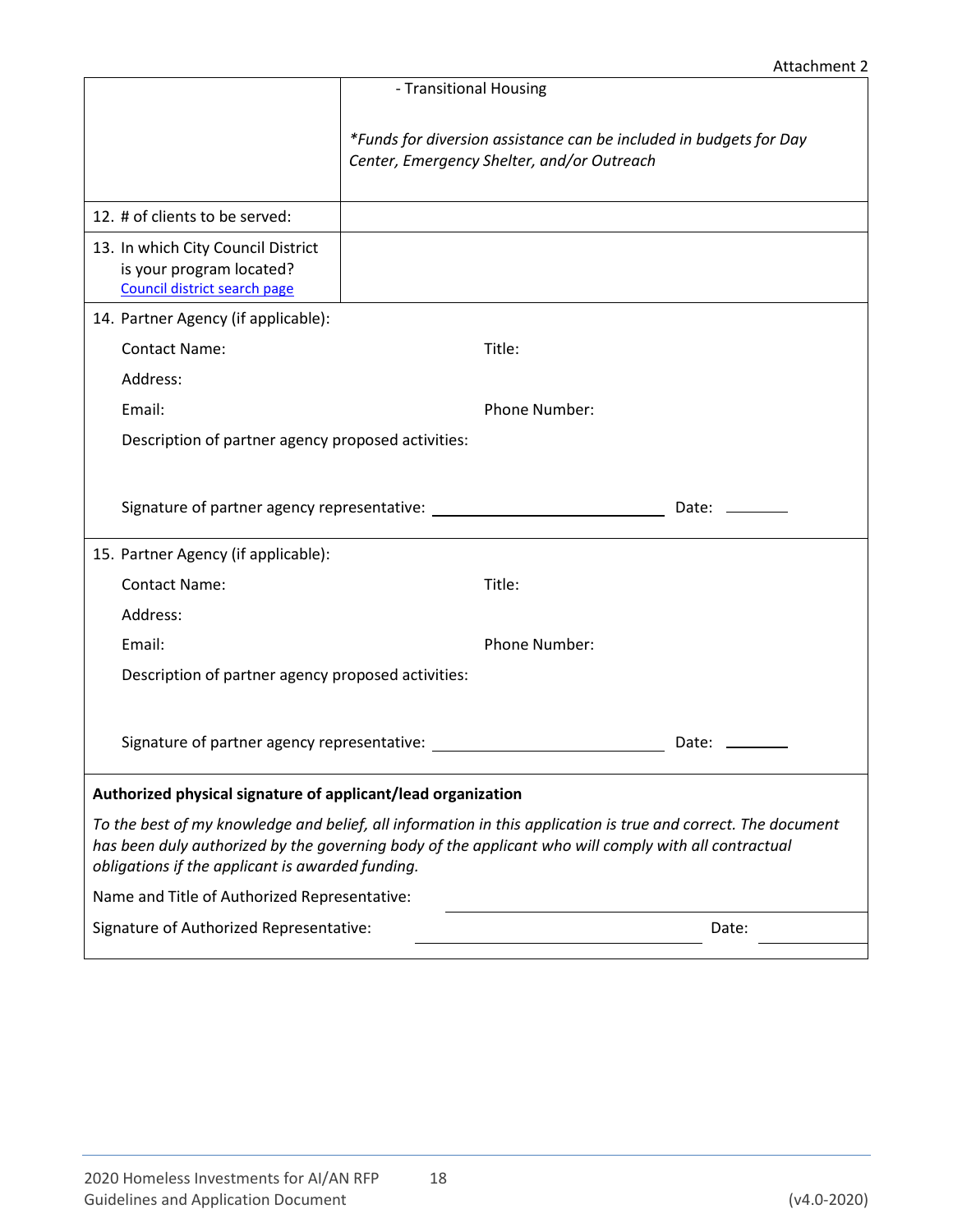#### **2020 Homeless Investments for American Indians and Alaska Natives RFP Proposed Program Budget January 1, 2020-December 31, 2020 (contract April 15-December 31, 2020)**

*Excel versions of the budget templates can be found on the application page of the [HSD Funding Opportunity](http://www.seattle.gov/humanservices/funding-and-reports/funding-opportunities)  [Webpage](http://www.seattle.gov/humanservices/funding-and-reports/funding-opportunities)*

| <b>Applicant Agency Name:</b> |  |
|-------------------------------|--|
| <b>Proposed Program Name:</b> |  |

|                                                | <b>Amount by Fund Source</b>                     |                    |                    |                    |                         |
|------------------------------------------------|--------------------------------------------------|--------------------|--------------------|--------------------|-------------------------|
| <b>Item</b>                                    | <b>Requested</b><br><b>HSD</b><br><b>Funding</b> | Other <sup>1</sup> | Other <sup>1</sup> | Other <sup>1</sup> | <b>Total</b><br>Project |
| <b>1000 - PERSONNEL SERVICES</b>               |                                                  |                    |                    |                    |                         |
| 1110 Salaries (Full- & Part-Time)              |                                                  |                    |                    |                    |                         |
| 1300 Fringe Benefits                           |                                                  |                    |                    |                    |                         |
| 1400 Other Employee Benefits <sup>2</sup>      |                                                  |                    |                    |                    |                         |
| <b>SUBTOTAL - PERSONNEL SERVICES</b>           |                                                  |                    |                    |                    |                         |
| 2000 - SUPPLIES                                |                                                  |                    |                    |                    |                         |
| 2100 Office Supplies                           |                                                  |                    |                    |                    |                         |
| 2200 Operating Supplies <sup>3</sup>           |                                                  |                    |                    |                    |                         |
| 2300 Repairs & Maintenance Supplies            |                                                  |                    |                    |                    |                         |
| <b>SUBTOTAL - SUPPLIES</b>                     |                                                  |                    |                    |                    |                         |
| 3000 - 4000 OTHER SERVICES &                   |                                                  |                    |                    |                    |                         |
| <b>CHARGES</b>                                 |                                                  |                    |                    |                    |                         |
| 3100 Expert & Consultant Services              |                                                  |                    |                    |                    |                         |
| 3140 Contractual Employment                    |                                                  |                    |                    |                    |                         |
| 3150 Data Processing                           |                                                  |                    |                    |                    |                         |
| 3190 Other Professional Services <sup>4</sup>  |                                                  |                    |                    |                    |                         |
| 3210 Telephone                                 |                                                  |                    |                    |                    |                         |
| 3220 Postage                                   |                                                  |                    |                    |                    |                         |
| 3300 Automobile Expense                        |                                                  |                    |                    |                    |                         |
| 3310 Convention & Travel                       |                                                  |                    |                    |                    |                         |
| 3400 Advertising                               |                                                  |                    |                    |                    |                         |
| 3500 Printing & Duplicating                    |                                                  |                    |                    |                    |                         |
| 3600 Insurance                                 |                                                  |                    |                    |                    |                         |
| 3700 Public Utility Services                   |                                                  |                    |                    |                    |                         |
| 3800 Repairs & Maintenance                     |                                                  |                    |                    |                    |                         |
| 3900 Rentals - Buildings                       |                                                  |                    |                    |                    |                         |
| Rentals - Equipment                            |                                                  |                    |                    |                    |                         |
| 4210 Education Expense                         |                                                  |                    |                    |                    |                         |
| 4290 Other Miscellaneous Expenses <sup>5</sup> |                                                  |                    |                    |                    |                         |
| 4999 Administrative Costs/Indirect             |                                                  |                    |                    |                    |                         |
| Costs <sup>6</sup>                             |                                                  |                    |                    |                    |                         |
| <b>SUBTOTAL - OTHER SERVICES &amp;</b>         |                                                  |                    |                    |                    |                         |
| <b>CHARGES</b>                                 |                                                  |                    |                    |                    |                         |
| <b>TOTAL EXPENDITURES</b>                      |                                                  |                    |                    |                    |                         |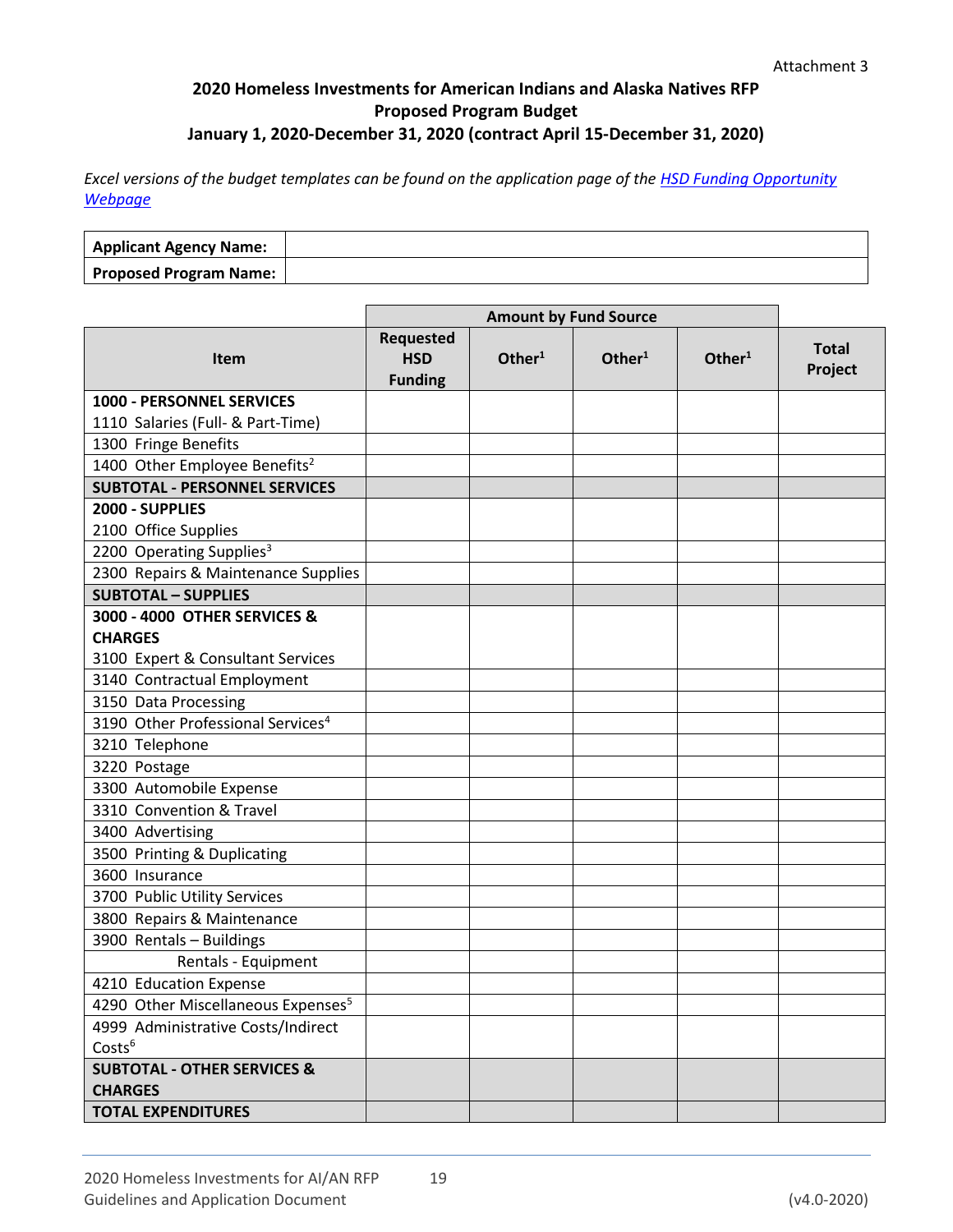| <sup>1</sup> Identify specific funding sources included under<br>the"Other" column(s) above: |  |  |
|----------------------------------------------------------------------------------------------|--|--|
|                                                                                              |  |  |
|                                                                                              |  |  |
|                                                                                              |  |  |
|                                                                                              |  |  |
| Total                                                                                        |  |  |

<sup>3</sup> Operating Supplies - Itemize below (Do Not Include Office Supplies):

| Total | - S |
|-------|-----|

| <sup>5</sup> Other Miscellaneous Expenses - Itemize below: | below: | <sup>6</sup> Administrative Costs/Indirect Costs - Itemize |  |
|------------------------------------------------------------|--------|------------------------------------------------------------|--|
|                                                            |        |                                                            |  |
|                                                            |        |                                                            |  |
|                                                            |        |                                                            |  |
|                                                            |        |                                                            |  |
| Total                                                      |        | Tota                                                       |  |

| ded under |  | <sup>2</sup> Other Employee Benefits - Itemize below: |  |  |  |
|-----------|--|-------------------------------------------------------|--|--|--|
|           |  |                                                       |  |  |  |
|           |  |                                                       |  |  |  |
|           |  |                                                       |  |  |  |
|           |  |                                                       |  |  |  |
| Total     |  | <b>Total</b>                                          |  |  |  |

|       | o Not Include | <sup>4</sup> Other Professional Services - Itemize below: |  |
|-------|---------------|-----------------------------------------------------------|--|
|       |               |                                                           |  |
|       |               |                                                           |  |
|       |               |                                                           |  |
|       |               |                                                           |  |
| Total |               | <b>Total</b>                                              |  |

| ze below: |  | <sup>6</sup> Administrative Costs/Indirect Costs - Itemize<br>below: |  |  |
|-----------|--|----------------------------------------------------------------------|--|--|
|           |  |                                                                      |  |  |
|           |  |                                                                      |  |  |
|           |  |                                                                      |  |  |
|           |  |                                                                      |  |  |
| Total     |  | <b>Total</b>                                                         |  |  |

<sup>6</sup> Administrative Costs/Indirect Costs: Human Services Department policy places a fifteen percent (15%) cap on reimbursement for agency indirect costs, based on the total contract budget. Restrictions related to federal approved rates and grant sources still apply.

| Does the agency have a federally approved<br>rate? | Yes | No |
|----------------------------------------------------|-----|----|
| If yes, provide the rate.                          |     |    |